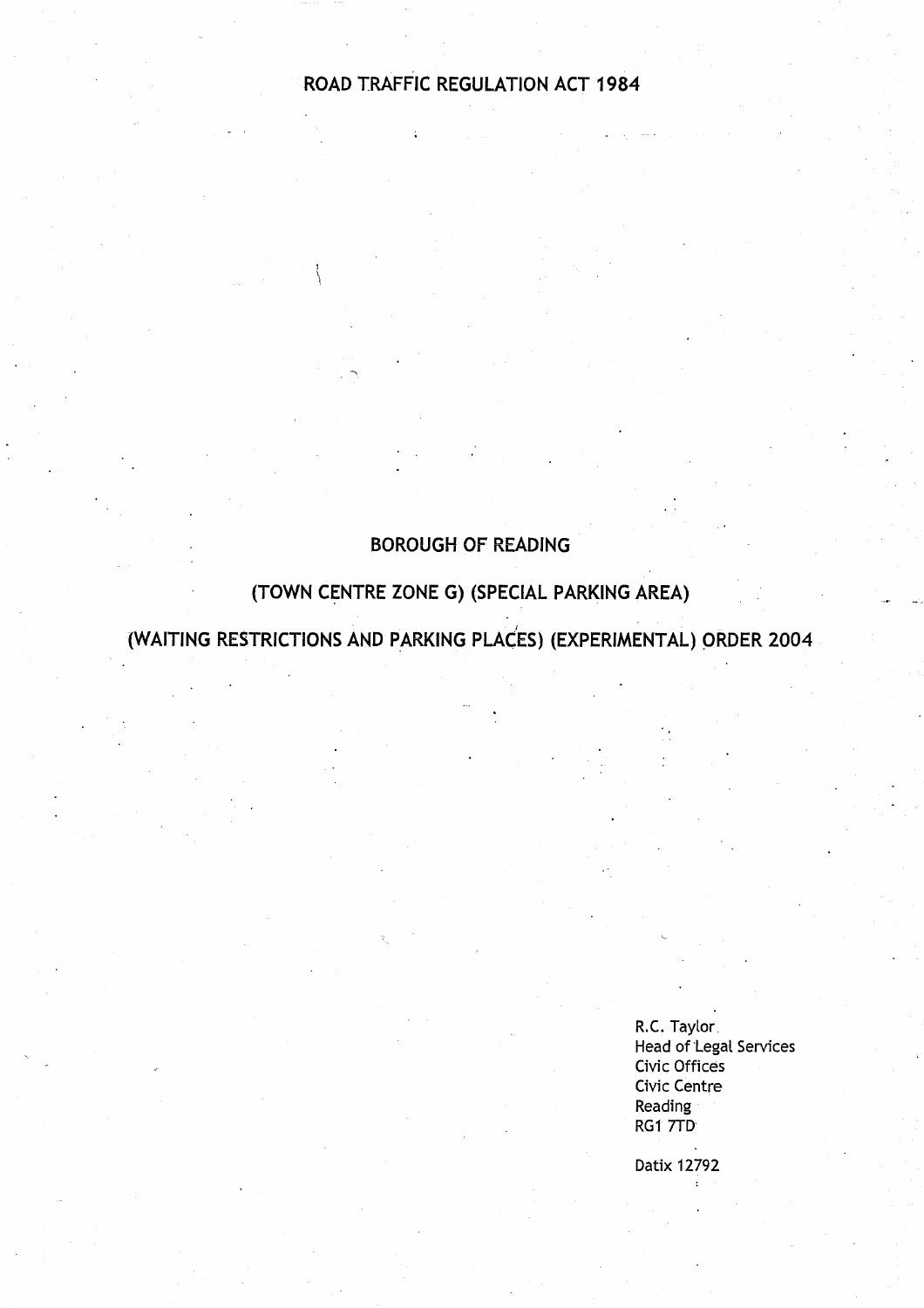# THE BOROUGH OF READING

#### (TOWN CENTRE ZONE G) (SPECIAL PARKING AREA)

#### (WAITING RESTRICTIONS AND PARKING PLACES) (EXPERIMENTAL) ORDER 2004

The Reading Borough Council (hereinafter referred to as "the Council") in exercise of the powers conferred by **Sections 9 and 10(1) of and Part IV of Schedule 9 to the Road Traffic Regulation Act 1984** ("**the Act of 1984"), as amended and of all other powers thereunto enabling and after consultation with the Chief Officer of Police in** accordance with Part III of Schedule 9 to the Act of 1984 and the Road Traffic Act 1991, hereby make the **following Order :-**

#### **PART** I

#### **CITATION AND INTERPRETATION**

- **<sup>1</sup> . This Order**, **may be cited as The Borough of Reading** (Town,**Centre Zone G) (Special Parking Area** ) (**Waiting Restrictions and Parking Places** ) (**Experimental** ) **Order 2004 and shall come into operation on the 8th March 2004 remaining in force fora period of eighteen months from this date.**
- 2. Section 10(2) of the Act shall apply to this order and the specified officer for the purposes of Section **10(2) of the Act shall be the Head of Planning and Transport .**
- **<sup>3</sup> . In this Order**, **except where the context otherwise requires, the** following **expressions have the meanings hereby respectively assigned to them :-**

**"ambulance**" **has the same meaning as in the Vehicle Excise and Registration Act 1994;**

**"authorised agent**" **means the parking se**rv**ices contractor appointed by and acting on behalf of the** Council for the purposes of the supervision and enforcement of this Order;

"authorised cab rank" means an area of carriageway which is comprised within and indicated by road **markings complying with diagram 1028.2 in Schedule 6 to the 2002 Regulations;**

**"autho**ri**sed officer" means the Head of Planning and Transport for the Council or any other officer to .be designated by the Council;**

**"autho**ri**sed parking place" means any parking place on a road, authorised or designated by this Order ;**

**"bus" has the same meaning as in Regulation 22 of the 2002 Regulations ;**

**"bus stand** " **means any area of carriageway**, **intended for the waiting by buses, which is comprised within and indicated by road markings complying with diagram 1025** . **1 and incorporating the words "Bus** Stand" **in Schedule 6 and a sign complying with diagram 975 in Schedule 5 to the 2002 Regulations;**

**"bus stop clearway**" **means any area of carriageway intended for the waiting by buses, which is comprised within and indicated by road markings complying with diagram 1025** . **1 in Schedule 6 and a sign complying with diagram 974 in Schedule** . **5 to the 2002 Regulations;**

**"business permit" means a permit issued to a business occupying premises, the postal address of which is** in a road or part of a road specified in Schedule 499 and issued under the provisions of Article 23;

**"business permit holder" means a person to whom a business permit was issued under the provisions Article 23;**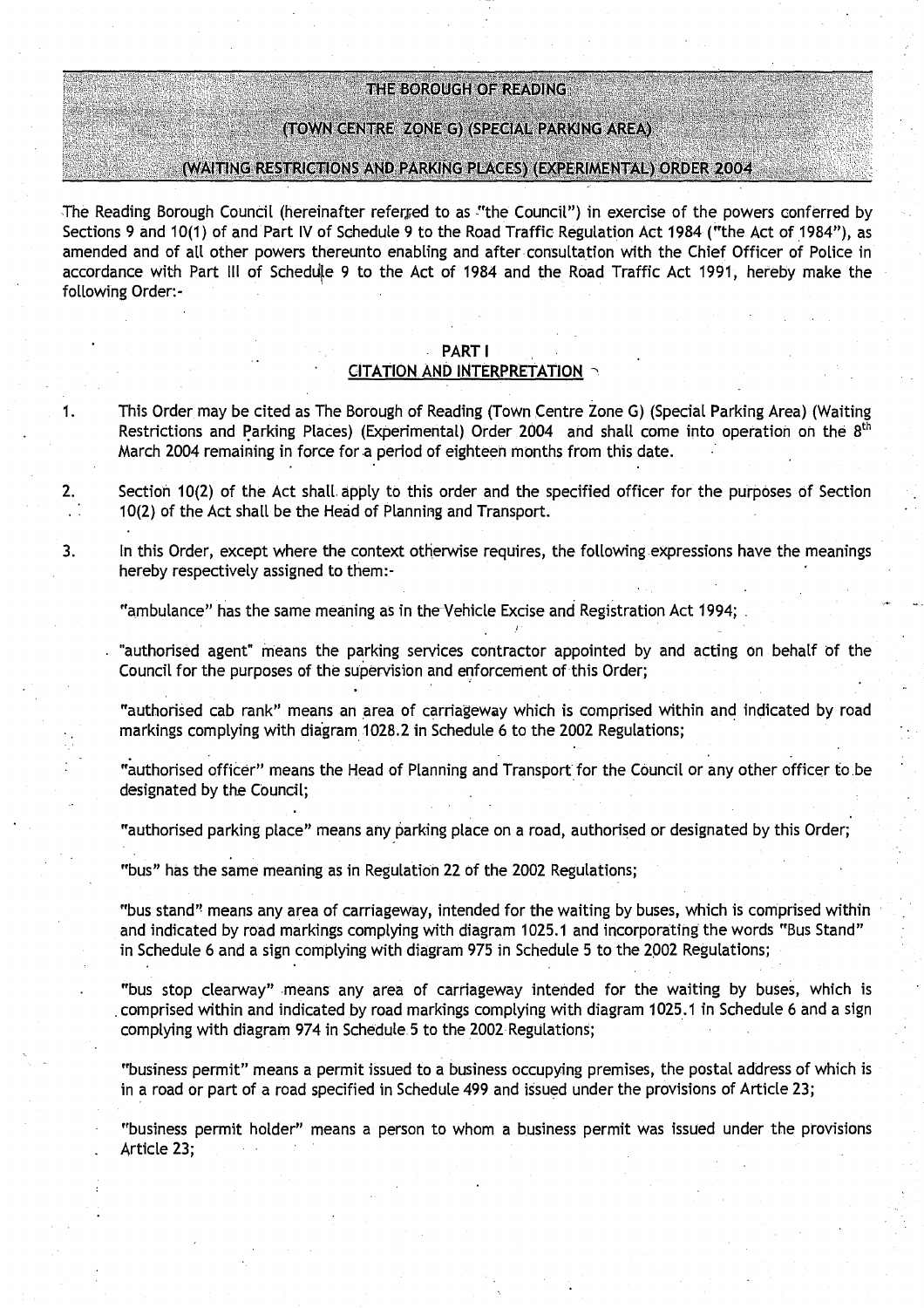"carriageway" **means** a way constituting or comprised in a highway being a way (other than a cycle track) over which the public have a right of way for the passage of vehicles;

"disabled person'**s** badge", **"disabled** person's vehicle" and "parking disc" have the **same meanings as in** the Local Authorities Traffic Orders (Exemption for Disabled Persons) (England) Regulations 2000;

"doctor" means a 'fully registered person' as defined in section 55 of the Medical Act 1983;

"driver", in relation to a vehicle waiting in a parking place or on a road or length of road, means the person driving the vehicle at the time it was left in that parking place or road or length of road;

"goods" means goods or burden of any description and includes postal packets of any description;

"delivering" and "collecting" in relation to any goods includes checking the goods for the purpose of their delivery or collection;

"goods vehicle" **means a motor** vehicle which is constructed or adapted for use for the carriage of goods or burden of any description and which does not exceed 5.30 metres in length or 2.25 metres in height;

"hackney carriage" **means** a vehicle licensed under Section 37 of the Town Police Causes Act 1847, Section 6 of the Metropolitan Carriages Act 1869, or any similar enactment;

"immobilisation device" has the same meaning as in Section 104(9) of the Road Traffic Regulation Act 1984;

"loading" means the loading or unloading of goods to or from a vehicle;

"motorcycle" and "invalid carriage" have the same **meanings as** in Section 136 . of the Road Traffic Act of 1984;

"owner", in relation to a vehicle means a resident who is named in the Vehicle registration document as the registered keeper of a goods or passenger vehicle or who has the use of such a vehicle in the course of his employment and who is entitled to use such a vehicle as though he were the registered keeper thereof;

"parking attendant" means a person authorised' by or on behalf of the Council to supervise any parking **area;**

"parking place" means a road or length of road which is provided for the leaving of vehicles;

"passenger vehicle" means a motor vehicle (other than a motor cycle or invalid carriage) not exceeding <sup>5</sup> .30 metres in length and 2.25 metres in height and constructed or adapted for the carriage of passengers and their effects;

"penalty charge" and "reduced penalty charge" means a charge set by the Council under the provisions of section 66 of the Road Traffic Act 1991 and with the approval of the Secretary of State for Transport which is to be paid to the Council within 28 days beginning with the date of the notice, or 14 days in the case of a reduced penalty charge, following the issue of a penalty charge notice;

"penalty charge notice" **means a notice** issued or served by a parking attendant pursuant to the provisions of section 66 of the Road Traffic Act 1991;

"permit" means a permit issued under the provisions of Articles 23, 26,27 and 28;

"permit holder" means a person to whom a permit has been issued;

"permitted hours" means the hours. shown at the commencement of a Schedule ;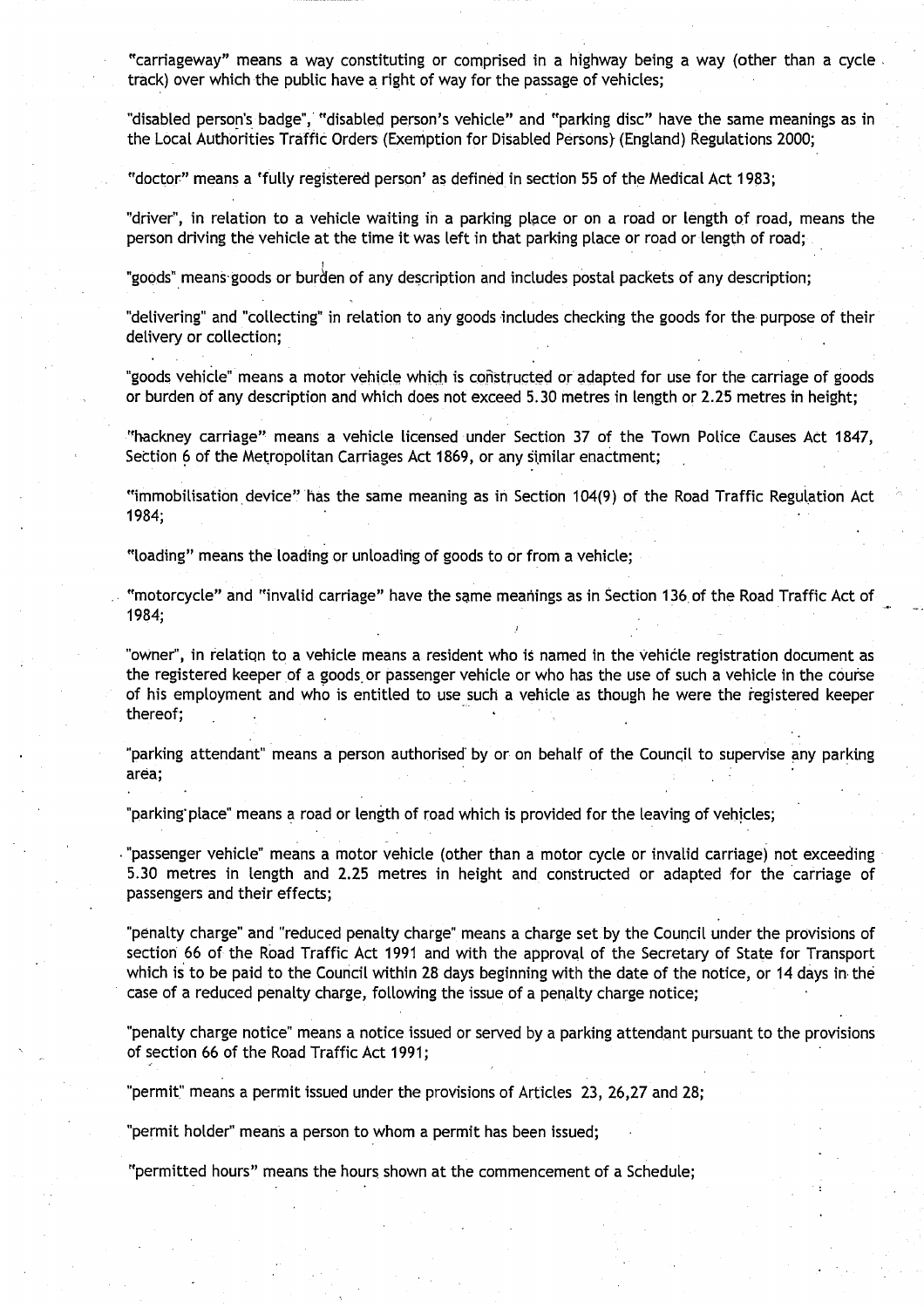**"relevant position**" **in respect of:**

**(a) a disabled person's badge or a parking permit, means**

- **(i.) in' the case of a vehicle fitted with a front windscreen** , **that the badge or permit is exhibited thereon with the front facing forward on the nearside of and immediately behind the windscreen; or**
- **(ii) the case**, **of a vehicle not fitted with a front windscreen** , **that the badge or permit** is exhibited on the front or nearside of the vehicle;
- **(b) a disabled person's parking disc, means that the side showing the time is facing forward** or outward and immediately behind the windscreen or side window nearest to the kerb;

**"resident" means a person whose usual place of abode is at premises the postal address of which is in a road or part of a road specified in Schedule 499 ;**

**"specified position" a vehicle left in a parking place during the permitted hours in accordance with the foregoing provisions of this Order shall cause it so to stand :-**

- **(a) in the case of the parking place in relation to which special provisions as to the manner of standing of a vehicle**. **in that place are specified in an item specified in a Schedule as to be in accordance with those provisions;**
- **(b) in the case of any other parking place -**
	- (i) if the parking place is not in a one-way street, that the left or near-side of the **vehicle is adjacent to the left-hand edge of the carriageway ;**
	- **(ii) that the distance between the edge of the carriageway and the nearest wheel of the vehicle is not more than 300 millimetres;**
- **(c) so that eve**ry **part of a vehicle is within the limits of a parking place;**
- **(d) that no part of the vehicle obstructs any vehicular means of ingress to or egress from any premises adjacent to the side of the road on which the vehicle is waiting .**

**"specified hours**" **means the hours shown at the commencement of a Schedule containing parking or unloading places ;**

**"telecommunication system** " **has the same meaning as in the** Telecommunications- Act **1984;**

**"The 2002 Regulations" means** the Traffic **Signs Regulations and General Directions 2002;**

**"traffic sign" means a sign of anyysize** , **colour and type prescribed or authorised under, or having the effect as though prescribed or authorised under Section 64 of the Act of 1984 .**

**4. The prohibitions imposed by this Order shall be in addition to and not in derogation of any restriction, prohibition or requirement imposed by any Regulations or Orders made or having effect as if made under the Act of 1984, or by or under any other enactment .**

- **5. Save where the contra**ry **is indicated**, **any reference in this Order to:-**
	- **(a) a numbered Article or Schedule is a reference to the Article or Schedule bearing that number in this Order ;**
	- **(b) this Order or another Order shall be construed as such a** . **reference to this Order or, as the case may be** , **such other Order, as the same may have been or may from time to time be amended, varied or supplemented;**
	- **(c) a Statute or Regulation shall be construed as reference to such Statute or Regulations as the same may have been, or may from time to time be amended or re-enacted .**
	- **(d) The requirements of any Article making reference to a numbered Schedule to this Order shall only have effect when a Schedule similarly numbered is appended to this Order .**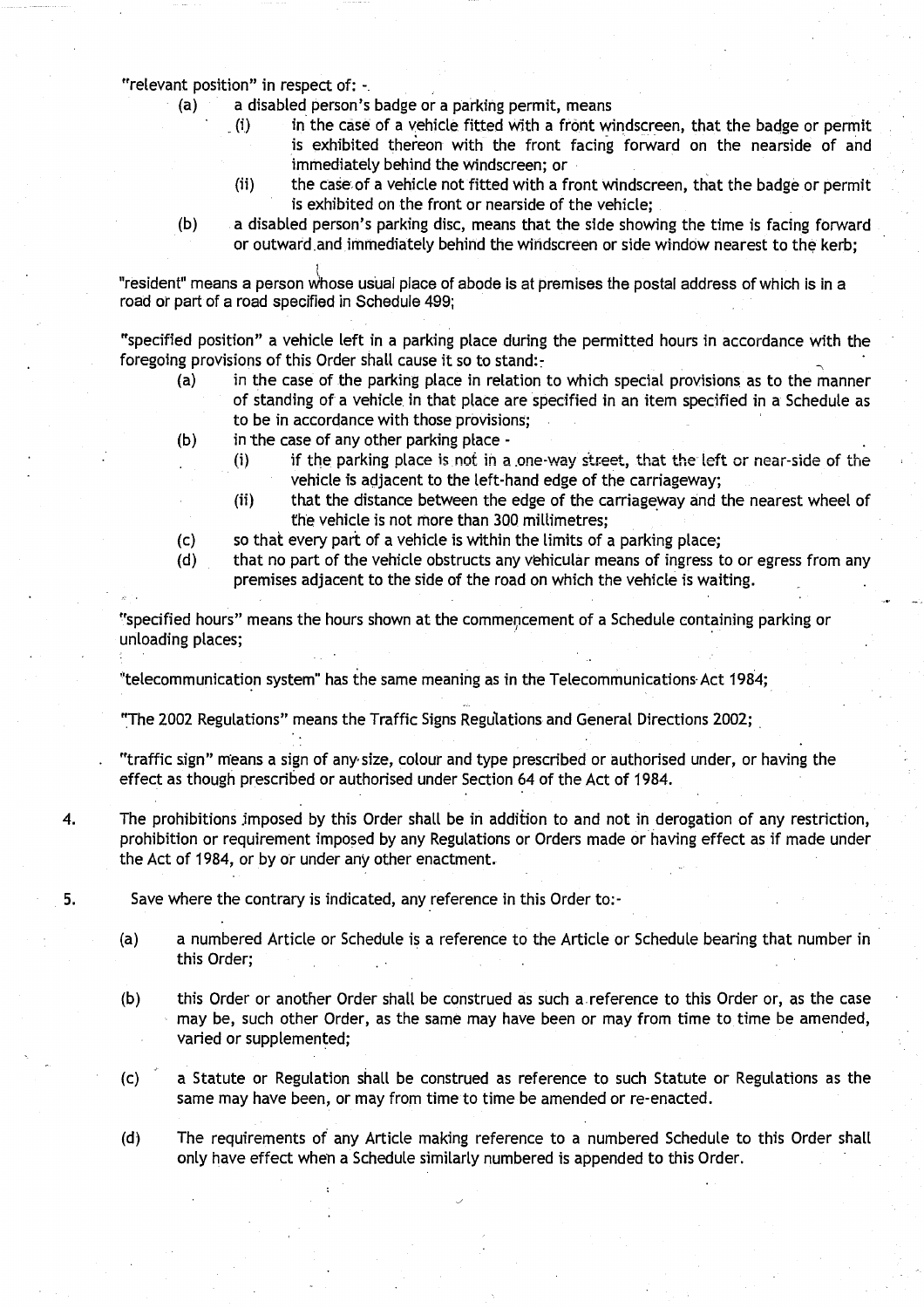#### PART II WAITING AND LOADING OF VEHICLES

- <sup>6</sup> . Save as provided in Articles 7 and 8 no person shall, except upon the direction or with the permission of a Police Constable in uniform, Traffic Warden or a Parking Attendant, cause or permit any vehicle during each separately dated day, to:-
	- (a) wait. or load at any time on Mondays to Sundays inclusive in the lengths of roads specified in Schedule 1;
	- (b) wait at any time on Mondays to Sundays inclusive or load between 7.30 a.m. and 9.30 a.m. and between 4.00 p.m. and 6.00 p.m. on Mondays to Sundays inclusive in the lengths of roads specified in Schedule 2;
	- (c) wait between 7.00 a.m. and 6.00 p.m. on Mondays to Saturdays inclusive or load between 7.30 **a.m. and 9** . **30 a.m. and** between 4.00 p.m . and 6 .00 p .m . on Mondays to Saturdays inclusive in the lengths of roads specified in Schedule 3;
	- (d) vait at any time on Mondays to Sundays inclusive in the lengths of roads specified in Schedule 4;
	- (e) wait between **<sup>8</sup> .00 a .m . and** 6.30 p.m. on Mondays to Fridays inclusive in the lengths of roads specified .in Schedule 5 for a longer period than 2 hours or, if a period of less than 2 hours has elapsed since the previous period of waiting by the same vehicle in the same length of road;
	- (f) wait between **8.00 a .m . and** 6.30 p.m. on Mondays to Fridays inclusive in the lengths of roads specified in Schedule 6 for a longer period than 1 hour or, if a period of less than 1 hour has elapsed since the previous period of waiting by, the same vehicle in the same length of road;
	- (g) wait at any time on Mondays to Sundays inclusive in the lengths of roads specified in Schedule 9, except for Police Vehicles;
	- (h) wait at any. time on Mondays to Sundays inclusive in the lengths of roads specified in Schedule 12, except for Motor Cycles;
	- (i) wait between 7.00 a.m. and 6.00 p.m. on Mondays to Saturdays inclusive in the lengths of roads specified in Schedule 13;
	- (j) .wait at any time on Mondays to Sundays inclusive or load between **8.15 a .m . and 9** .15 a .m . and between 4.00 p.m. and 6.15 p.m. on Mondays to Sundays inclusive in the lengths of roads specified in Schedule 14;
	- (k) wait between 8.00 a .m . and 6.30 p.m. on Mondays to Fridays inclusive in the lengths of roads specified in Schedule 15 for a longer period than 30 minutes or, if a period of less than 1 hour has elapsed since the previous period of waiting by the same vehicle in the **same** length of road;
	- (t) wait at any time on Mondays to Sundays inclusive or load between 7.00 a .m . and 6 .00 p.m. on Mondays to Saturdays inclusive in the lengths of roads specified in Schedule 16;
	- $(m)$  wait at any time on Mondays to Saturdays inclusive or load between 8.15 a.m. and 9.15 a.m. and between 4.00 p.m. and 6,15 p.m. on Mondays to Saturdays inclusive in the lengths of roads specified in Schedule 17;
	- (n) wait between 8 .00 a.m. and 6 .30 p.m . on Mondays to Fridays inclusive in the lengths of roads specified in Schedule 18;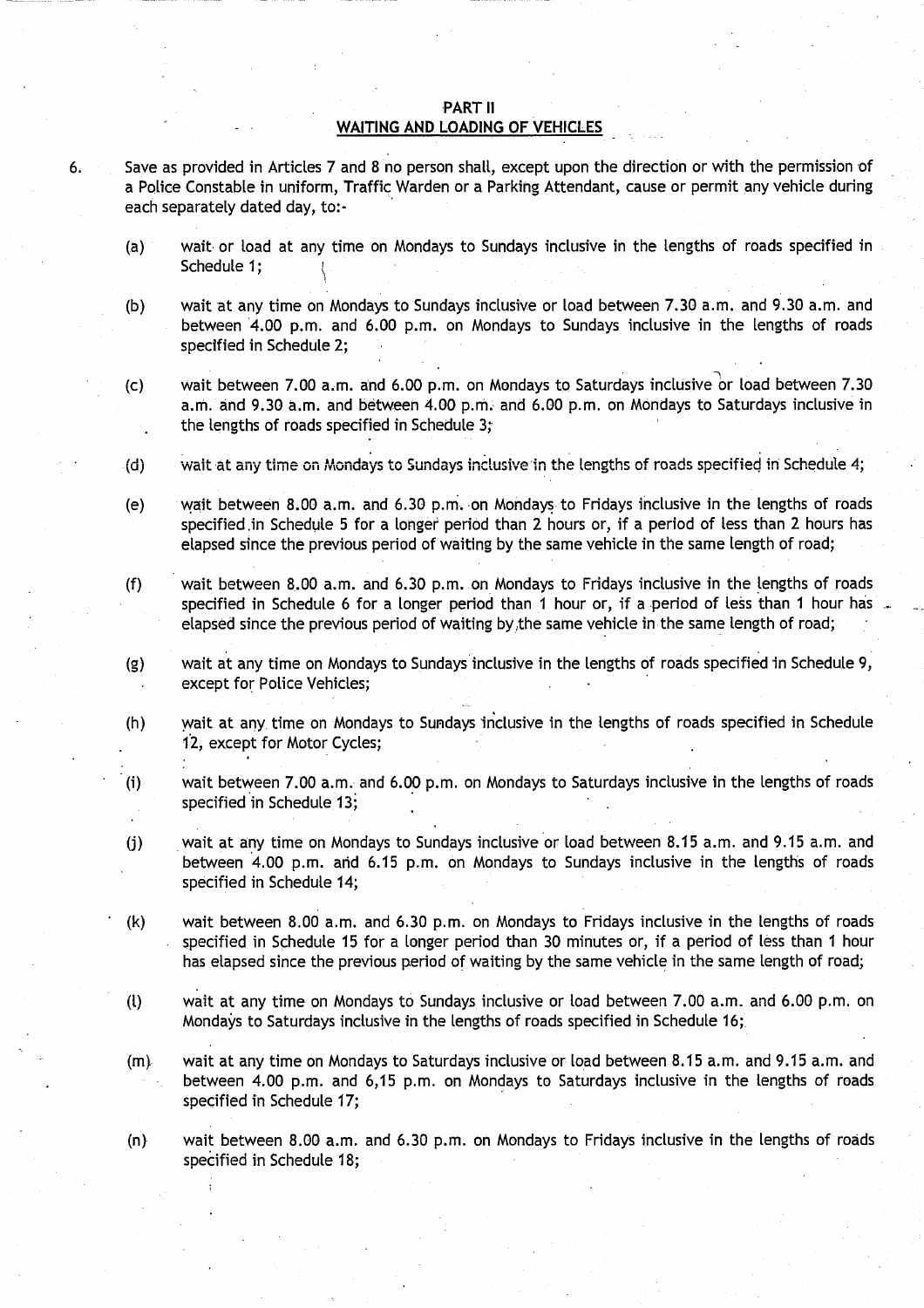- (o) wait between 8 .00 a.m. and 8.00 p.m. on Mondays to Saturdays inclusive in the lengths of streets specified in Schedule 20, for a longer period than 2 hours or, if a period of less than 2 hours has elapsed since the previous period of waiting by the same vehicle in the same length of road, except for vehicles displaying a valid permit;
- (p) wait between 8.00 a.m. and 6.30 p.m. on Mondays to Fridays inclusive in the lengths of roads specified in Schedule 21, except for Ambulances;
- (q) wait between 8.00 a.m. and 6.30 p.m. on Mondays to Saturdays inclusive in the lengths of roads specified in Schedule 23;
- (r) wait between 8.00  $\frac{1}{4}$ .m. and 6.30 p.m. on Mondays to Saturdays inclusive in the lengths of roads specified in Schedule 24 for a longer period than 30 minutes or, if a period of less than 30 minutes has elapsed since the previous period of waiting by the same vehicle in the same length of road;
- (s) wait between 8.00 a.m. and 6.30 p.m. on Mondays to Saturdays inclusive in the lengths of roads specified in Schedule 25 for a longer period than 2 hours or, if a period of less than 2 hours has elapsed since the previous period of waiting by the same vehicle in the same length of road;
- (t) wait between 8.00 a.m. and 6.30 p.m. on Mondays to Saturdays inclusive in the lengths of roads specified in Schedule 26 for a longer period than 30 minutes or, if a period of less than 1 hour has elapsed since the previous period of waiting by the same vehicle in the same length of road, except for vehicles displaying a valid parking permit;
- (u) wait between 8.00 a .m. and 6.30 p.m. on Mondays to Saturdays inclusive in the lengths of roads specified in Schedule 27 for a longer period than 30 minutes or, if a period of less than 1 hour has elapsed since the previous period of waiting by the same vehicle in the same length of road;
- (v) wait at any time on Mondays to Sundays inclusive or load between 8 .15 a.m . and 9.15 a .m . and between 4.00 p.m. and 6.15 p.m. on Mondays to Saturdays inclusive in the lengths of roads specified in Schedule 28;
- (w) wait at any time on Mondays to Sundays inclusive or load between 8 .15 a.m. and 9.15 a,m . and between 4.00 p.m. and 6.00 p.m. on Mondays to Sundays inclusive in the lengths of roads specified in Schedule 29;
- (x) wait at any time on Mondays to Saturdays inclusive in the lengths of roads specified in Schedule  $31:$ .
- (y) wait between 8.00 a.m. and 6.30 p.m. on Mondays to Saturdays inclusive in the lengths of roads specified in Schedule 32 for a longer period than 10 minutes or, if a period of less than 10 minutes has elapsed since the previous period of waiting by the same vehicle in the same length of road.;
- (z) . wait at any time on Mondays to Sundays inclusive or load between 8.00 a.m. and 9.30 a.m. and between 2.30 p.m. and 6.30 p.m. on Mondays to Sundays inclusive in the lengths of roads specified in Schedule 33;
- (aa) wait between 8.00 a.m. and 6.30 p.m. on Mondays to Saturdays inclusive or load between 8.00 a.m. and 9.30 a.m. and between 2.30 p.m. and 6.30 p.m. on Mondays to Saturdays inclusive in the lengths of roads specified in Schedule 34;
- (bb) . wait at any time on Mondays to Sundays inclusive or load between 8 .15 a.m. and 9.15 a .m . and between 4.15 p.m. and 6.15 p.m. on Mondays to Sundays inclusive in the lengths of roads specified in Schedule 35;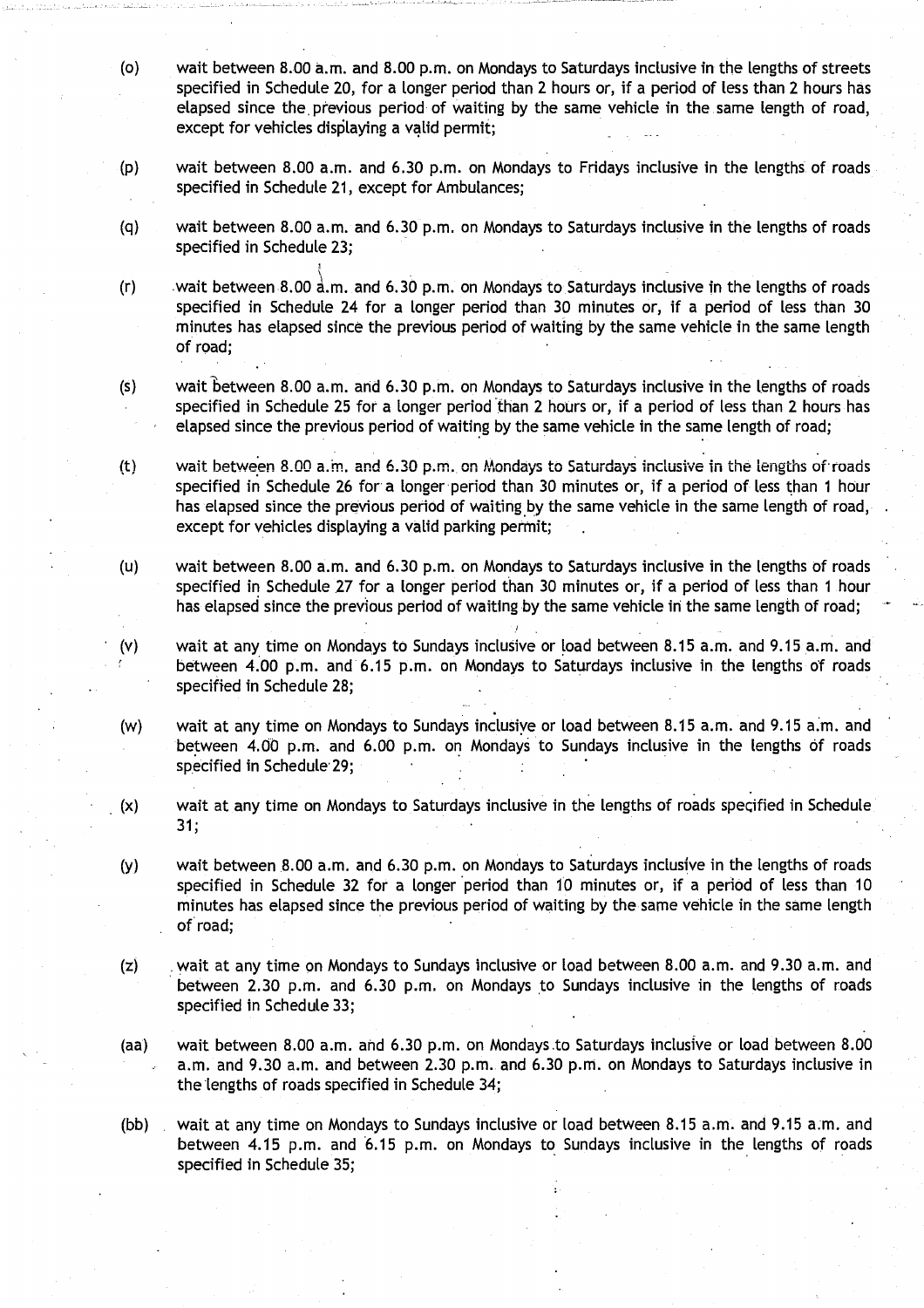- **(cc) wait at any time on Mondays to Sundays inclusive or load between 7.30 a .m. and 9.30 a.m. and between 4.00 p.m . and 6.00 p .m . on Mondays to Sundays inclusive in the lengths of roads specified in Schedule 36;**
- (dd) wait between 7.00 a.m. and 3 .00 p.m. on Mondays to Fridays inclusive in the lengths of roads specified in Schedule 37;
- (ee) wait between 6.00 p.m. and 10.00 p.m. on Tuesdays and Wednesdays and between 1.00 p.m. **and 6**.**00 p.m.** . **on Saturdays in the lengths of roads specified in Schedule 38;**
- (ff) wait between 8.00'a.m. and 6 .30 p.m. on Mondays to Saturdays inclusive in the lengths of roads **specified in Schedule 40 for a longer period than 1 hour or, if a period of less than 2 hours has elapsed since the previous period of waiting by the same vehicle in the same length of road ;**
- **(gg)• wait at any time on Mondays to Sundays inclusive or load between 8 .15 a .m . and 9 .15 a .m . and between 4**.**00 pm. and 6 .15 p.m . on Mondays to Fridays inclusive and between 8 .15 a.m. and 6.15 p**.**m. on Saturdays in the lengths of roads specified in Schedule 41 ;**
- $(hh)$  load between 8.15 a.m. and 9.15 a.m. and between 4.00 p.m. and 6.00 p.m. on Mondays to Sundays inclusive in the lengths of roads specified in Schedule 42;
- (ii) wait at any time on Mondays to Sundays or load between **8.15 a.m. and 9**. **15 a.m . and** between 3.30 p.m. and 6.15 p.m. on Mondays to Sundays inclusive in the lengths of roads specified in Schedule 43;
- (jj) wait or load between 8 .15 a.m-. and 8.00 p.m. on Mondays to Saturdays inclusive in the lengths of roads specified in Schedule 44 ;
- (kk) wait at any time on Mondays to Sundays inclusive or load between 8.15 a.m. and 1.00 p.m. and between 4.00 p.m. and 6.15 p.m. on Mondays to Sundays inclusive in the lengths of roads specified in Schedule 46;
- (LL) **wait at any time on Mondays to Sundays inclusive or load between 8 .15 a..m. and 9..15 a .m . and** between 1.00 p.m. and 6.15 p.m. on Mondays to Sundays inclusive in the lengths of roads specified in Schedule 47;
- (mm) wait at any time on Mondays to Sundays inclusive or load between 8.15 a.m. and 9.15 a.m. and between 4.15 p.m. and 6.15 p.m. on Mondays to Saturdays inclusive in the lengths of roads specified in Schedule 48;
- (nn) wait between 9 .00 a .m . and 5 .30 p.m. on Mondays to Fridays inclusive in the lengths of roads specified in Schedule 49 for a longer period than 2 hours or, if a period of less than 2 hours has elapsed since the previous period of waiting by the same vehicle in the same length of road except for valid Resident Permit Holders.
- (oo) wait between **8.00 a.m. and** 6.30 p .m. on Mondays to Saturdays inclusive in the lengths of roads specified in Schedule 50 for a longer period than 1 hour or, if a period of less than 1 hour has elapsed since the previous period of waiting by the same vehicle in the same length of road;
- (pp) wait at any time on Mondays to Sundays inclusive or toad at any time on Mondays to Saturdays inclusive in the lengths of roads specified in Schedule 51;
- (qq) wait or load at any time on a Sunday in the lengths of roads specified in Schedule 52;
- (rr) wait or load at any time on Mondays to Saturdays inclusive in the lengths of roads specified in Schedule 53;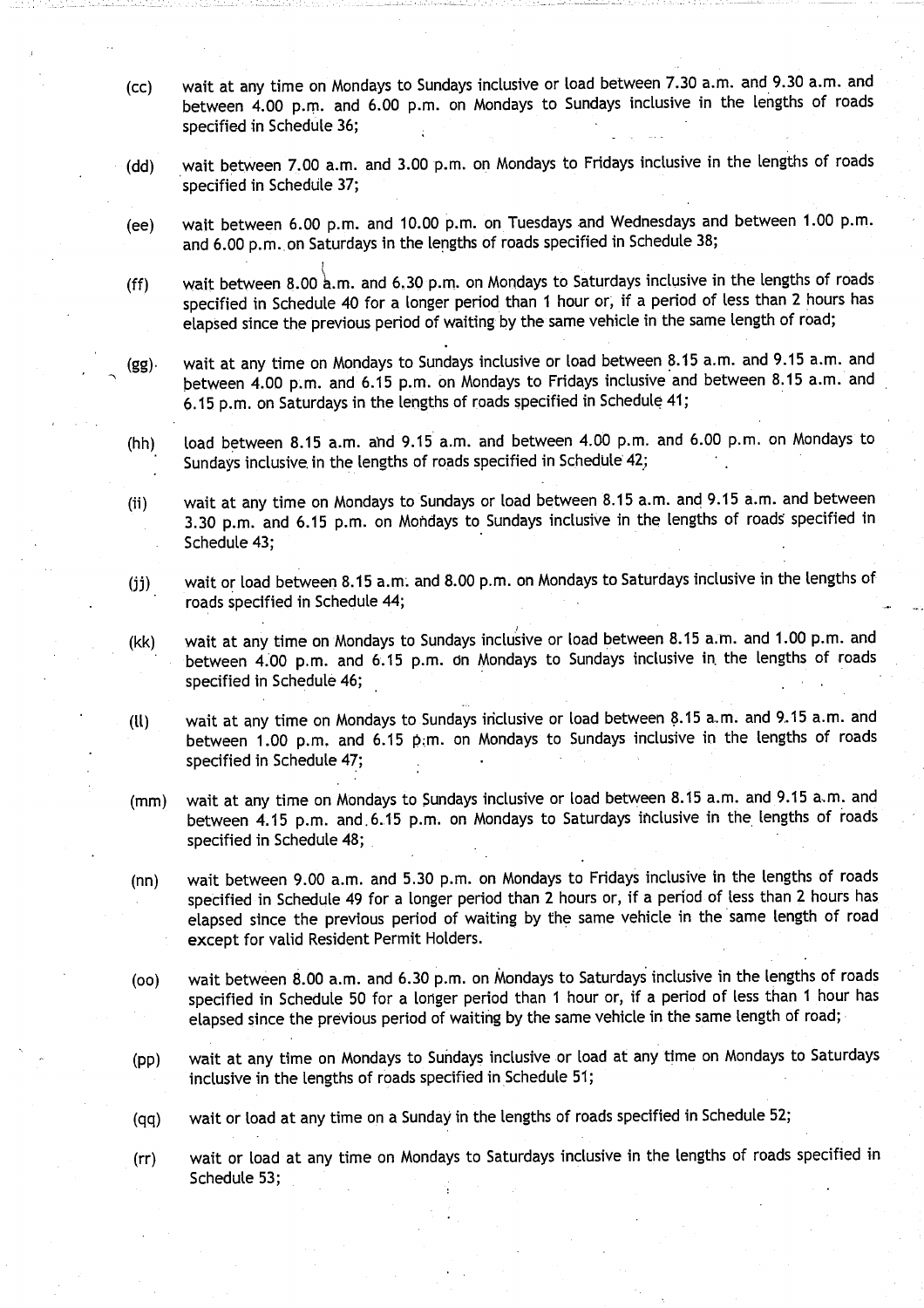- (ss) wait between 8.00 a.m. and 11 .30 a.m. on Mondays to Saturdays and wait for a longer period than 30 minutes or, if a period of less than 30 minutes has elapsed since the previous period of waiting by the same vehicle in the same length of road between 11.30 a.m. and 6.30 p.m. on Mondays to Saturdays inclusive, in the lengths of roads specified in Schedule 54;
- (tt) wait at any time on Mondays to Sundays inclusive or load between 8 .00 a .m. and 6.30 p.m. on Mondays to Saturdays inclusive in the lengths of roads specified in Schedule 57;
- (uu) wait between 8.00 a.m. and 6.30 p.m. on Mondays to Saturdays inclusive on odd dates in the lengths of roads specified in Schedule 58;
- (w) wait between 8 .00 a .m. and 6.30 p.m . on Mondays to Saturdays inclusive on even dates in the lengths of roads specified in Schedule 59;
- (ww) wait between 8.00 a.m. and 6 .30 p.m. on Mondays to Saturdays inclusive in the lengths of roads specified in Schedule 60 for a longer period than 10 minutes or, if a period of less than 20 minutes has elapsed since the previous period of waiting by the same vehicle in the same length of road;
- (xx) wait'between 8.00 a,m. and 6 .30 p.m. on Mondays to Saturd**ays inc**l**usive iii file** Lengths of roads specified in Schedule 61 for a longer period than 2 hours or, if a period of less than 2 hours has elapsed since the previous period of waiting by the same vehicle in the same length of road except for vehicles displaying a valid parking permit;
- (yy) wait at any time on Mondays to Sundays inclusive or load between 7 .15 a.m. and 9 .45 a .m . and between 4.00 p.m. and 6.15 p.m. on Mondays to Sundays inclusive in the lengths of roads specified in Schedule 62;
- (zz) wait between 8.00 a.m. and 6.30 p.m. on Mondays to Saturdays inclusive or load between 8.00 a.m. and 9.45 a.m. and between 4.00 p.m. and 6.15 p.m. on Mondays to Saturdays inclusive in the lengths of roads specified in Schedule 63;
- 7. Nothing in Article 6 shall apply to any vehicle waiting in the lengths of roads referred. to therein for so long as it may be necessary to enable:-
	- (a) a person to board or alight from the vehicle;
	- (b)' the vehicle, if it cannot conveniently be used for such purpose in any other road, to be used in connection with any of the following operations, namely:-
		- (i) building, industrial or demolition operations;
		- (ii) the removal of any obstruction to traffic;
		- (iii) the maintenance, improvement or reconstruction of the said lengths of roads;
		- (iv) the laying, erection, alteration or repair in or in land adjacent to the said lengths of roads of any sewer or of any main, pipe or apparatus for the supply of gas, water or electricity or of any telecommunications system;
		- (v) the service of a Local Authority or a Water Authority in pursuance of statutory powers or duties;

(c) the vehicle to be used for the purpose of delivering or collecting postal packages as defined in Section 87 of the Post Office Act 1953;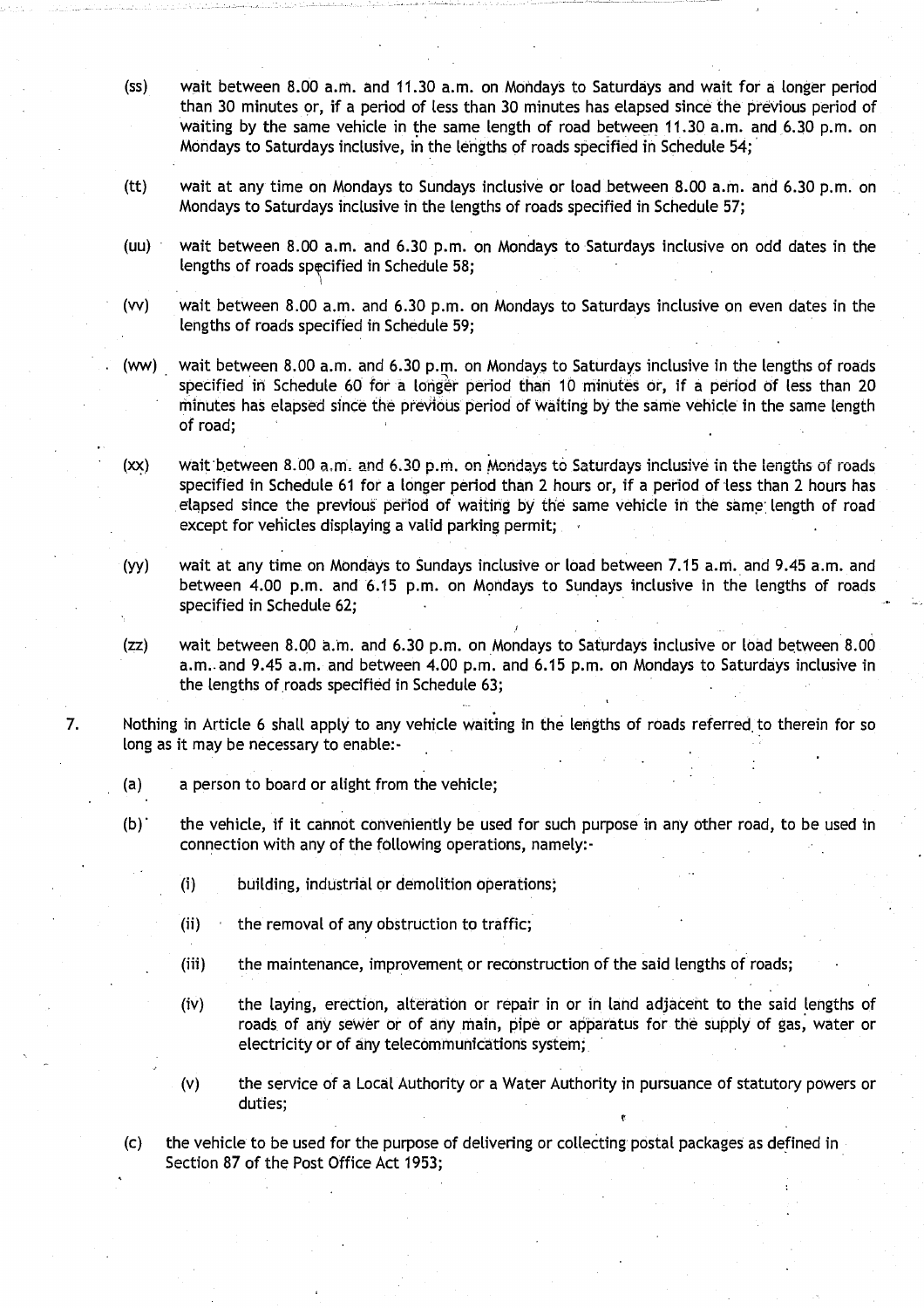- **(d) the vehicle to take in petrol**,- **oil, water or air from any garage situated on or adjacent to the said lengths of roads;**
- **(e) the vehicle to wait at or near to any premises situated on or adjacent to the said lengths of roads** for so long as such waiting by that vehicle is reasonably necessary in connection with any wedding **or funeral;**
- ( **f) the vehicle being used for fire brigade** , **ambulance or police purposes .**
- 8. (1) Nothing in Article 6 shall apply:-
	- **(a) to any vehicle waiting for so long as may be necessa** ry **for the purpose of enabling goods to be loaded on or unloaded from the vehicle;**
	- (b) to a Disabled Person's Vehicle, displaying a Disabled Person's Badge in the relevant position, for a period not exceeding 3 hours (not being a period separated by an interval of less than 1 **hour from a previous pe**ri**od of waiting by the same vehicle in the same length of road on the** same day), provided that the Disabled Person's Vehicle also displays in the relevant position, a Parking Disc (on which the driver or other person in charge of the vehicle has marked the time at which the period of waiting began) excepting those lengths of roads specified in the Schedules referred to in paragraph (c) of this Article;
	- (c) to a Disabled Person's Vehicle, displaying a Disabled Person's Badge in the relevant position, waiting on the lengths of roads specified in Schedules 5, 6, 15, 20, 24, 25, 26, 27, 32, 40, 49, **50, 58**, **59 60 and 61 during the specified limited**.**waiting hours;**

provided that such exemptions do, not apply, during the hours 'when loading restrictions are imposed by that Article .

- (2) Nothing in Article 6 shall apply to any vehicle:-
	- **(a) waiting upon an authorised parking .place; or**
	- **(b) being a Hackney Carriage** , **waiting upon an authorised cab rank ; or**
	- (c) waiting for so long as may be necessary to enable the vehicle to be used in the provision of a local service within the meaning of the Transport Act 1985 .

9. No person shall, except upon the direction or with the permission of a Police Constable in uniform, Traffic Warden or a Parking Attendant, cause or permit any vehicle other than:-

- (a) a goods vehicle to wait for the purpose of loading- in a loading bay specified in Schedule 7 between 7.00 a.m. and 6.00 p.m. on Mondays to Saturdays inclusive;
- (b) a disabled person's vehicle, displaying a Disabled Person's Badge in the relevant position, to wait in a disabled parking place specified in Schedule 8 at any time, for a period not exceeding 4 hours (not being a period separated by an interval of less than 2 hour from a previous period of waiting by the same vehicle in the same length of road on the same day), provided that the Disabled Person's Vehicle also displays in the relevant position, a Parking Disc (on which the driver or other person in charge of the vehicle has marked the time at which the period of **waiting began) ;**
- (c) a Hackney Carriage to stop or wait, at any time on Mondays to Sundays inclusive, in the lengths **of roads specified in Schedule 10 ;**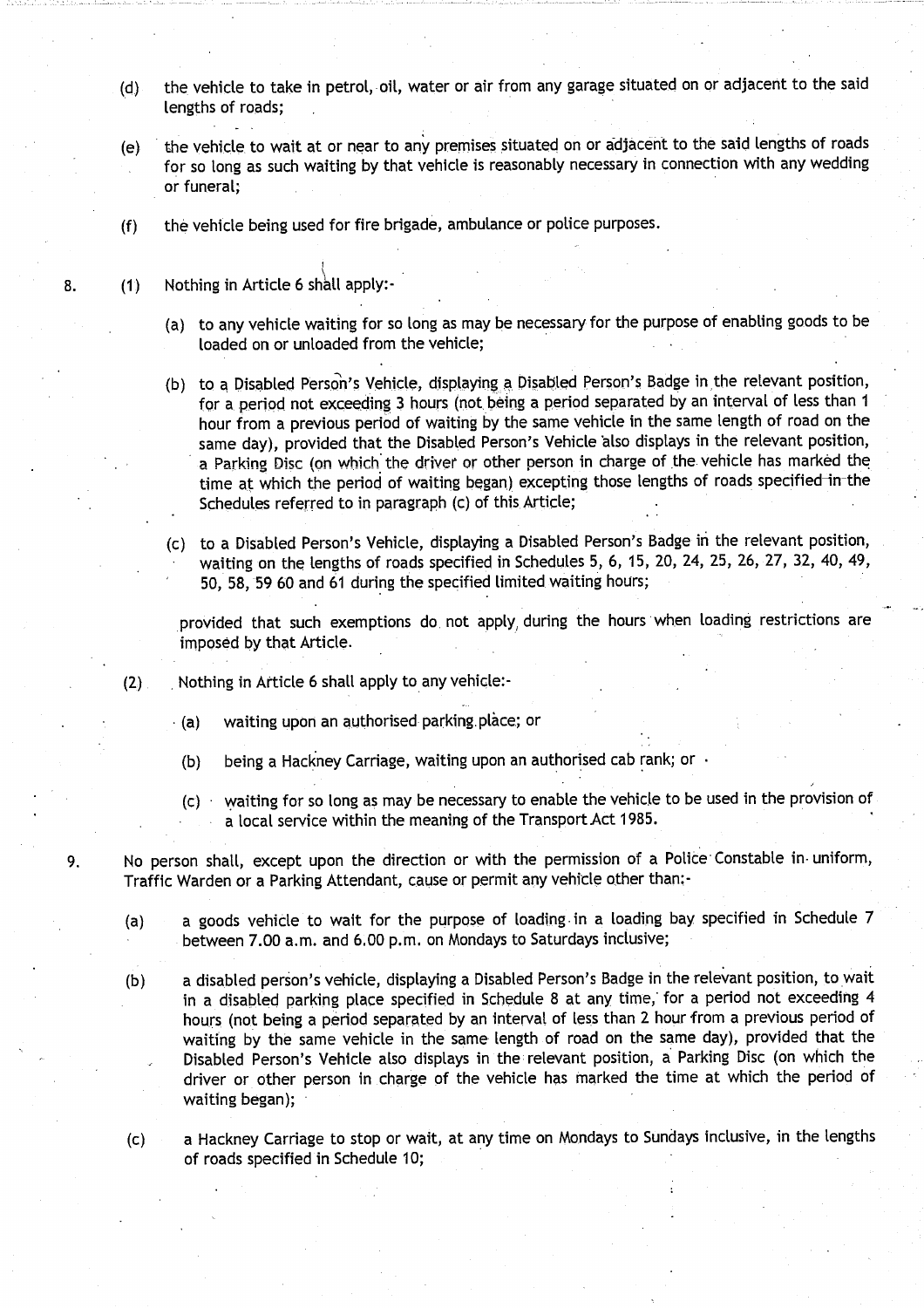- (d) a Hackney Carriage to stop or wait, between 11 .00 p.m . And 6.30 a.m. on Mondays to Sundays inclusive, in the lengths of roads specified in Schedule 11;
- (e) a goods vehicle to wait at any time for the purpose of loading in a loading bay specified in Schedule 19.
- 10. No person shall, except upon the direction or with the permission of a Police Constable in uniform, Traffic Warden or a Parking Attendant, cause or permit any vehicle:-
	- (a) to stop between 8 .pO a .m. and 5.00 p.m . on Mondays to Fridays on a School-Keep-Clear marking specified in Schedule 22;
	- (b) to wait, at any time on Mondays to Sundays inclusive in the lengths of roads specified in Schedule 107 other than vehicles displaying in the relevant position a valid Disabled Persons Badge;
	- (c) other than a bus to wait at any time on Mondays. to Sundays inclusive, in a bus stop clearway as specified in Schedule 305;
	- (d) other than a bus to stop or wait, between  $7$  a.m. and  $7$  p.m. on Mondays to Sundays inclusive, in a bus stop clearway as specified in Schedule 400;
	- (e) other than a bus to wait at any time on Mondays to Sundays inclusive, in a bus stand as specified in Schedule 402;
	- (f) other than a bus to wait between  $7.30$  a.m. and  $8.45$  a.m. on Mondays to Sundays inclusive, in a bus stand as specified in Schedule 403.
- 11. Nothing in Article 10 shall apply to any vehicle waiting in the lengths of road referred to therein for so long as may be necessary to enable :
	- (a) the vehicle, if it cannot conveniently be used for such purpose in any other road, to be used in connection with the removal of any obstruction to traffic;
	- $(b)$  the vehicle being used for fire brigade, ambulance or police purposes;
	- (c) the maintenance; improvement or reconstruction of the said lengths of roads;
	- (d) the laying, erection, alteration or repair in or in land adjacent to the said lengths of roads of any sewer or of any main, pipe or apparatus for the supply of gas, water or electricity or of any telecommunications system;
	- (e) is required by law to stop;
	- $(f)$  is obliged to  $do$  so in order to avoid an accident
- 12. Save as provided in Article 13, no person shall, except upon the direction or with the permission of a Police Constable in uniform, Traffic Warden or a Parking Attendant, cause or permit any vehicle to:-
	- (a) wait between 7.45 a.m. and  $9.15$  a.m. and between 4.30 p.m. and 6.30 p.m. on Mondays to Saturdays inclusive in the lengths of roads specified in Schedule 300;
	- (b) wait between 7.45 a.m. and 9.15 a.m. and between 4.30 p.m . and 6.30 p.m. on Mondays to Fridays inclusive in the lengths of roads specified in Schedule 301;
	- (c) wait at any time on Mondays to Sundays inclusive in the lengths of roads specified in Schedule 303 ;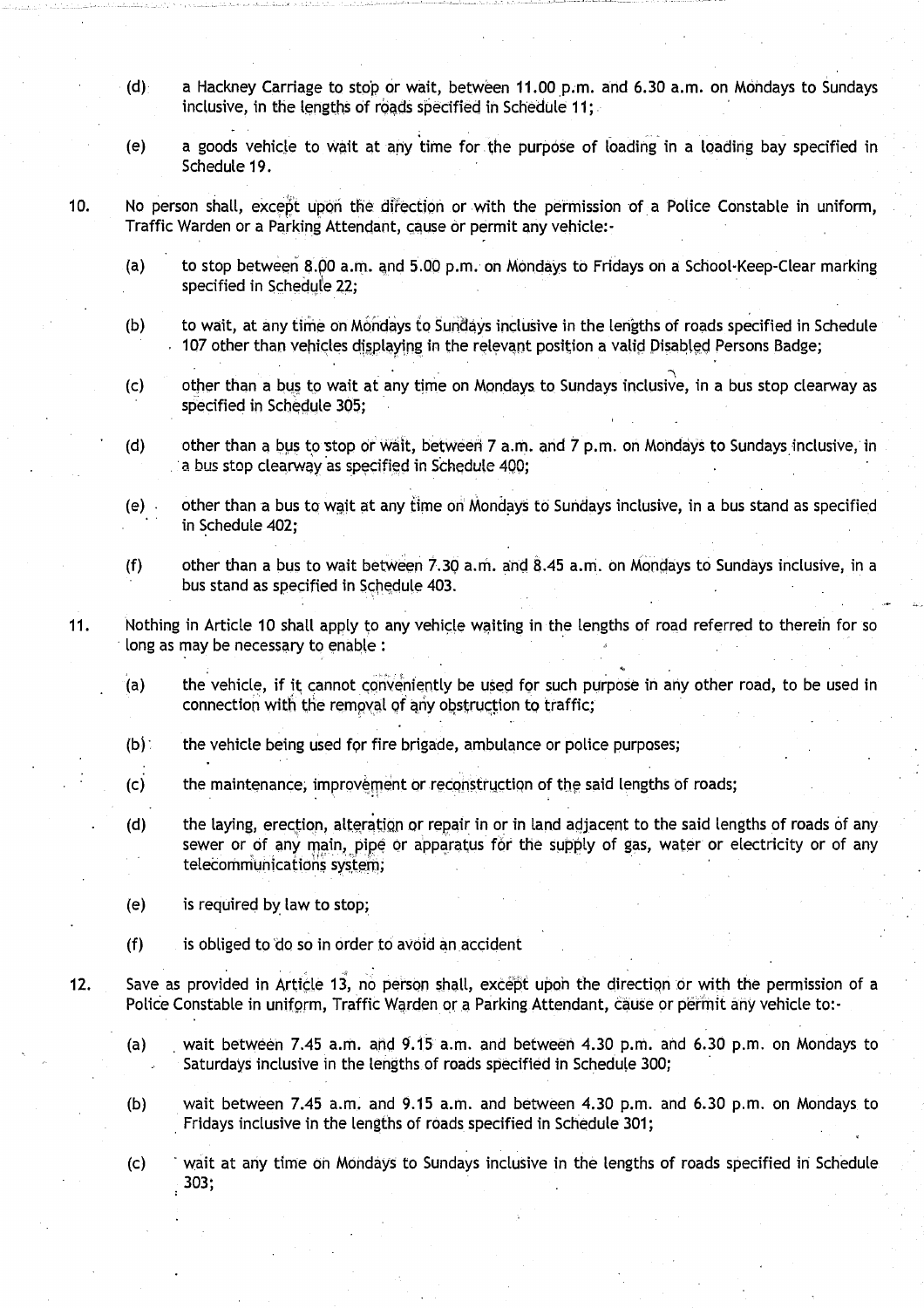- **(d) wait between 7**. **30 a.m. to 9 .30 a .m. and between 3**.**30 p.m. and 6.30 p .m . on Mondays to** Saturdays inclusive in the lengths of roads specified in Schedule 304.
- 13. **(1)** Nothing in Article 12 shall apply to any vehicle waiting in the lengths of roads referred to therein for so long as it may be necessary to enable:
	- **a) the vehicle**, **if it cannot conveniently be used for such purpose in any other road, to be used in connection with the removal of any obstruction to traffic;**
	- **b) ' the vehicle** to **be used for the purpose of delivering or collecting postal packages as** defined in Section 87 of the Post Office Act 1953;
	- **c) the vehicle being used for fire b**ri**gade** , **ambulance or police purposes ;**
	- **d) the maintenance**, **improvement or reconstruction of the said lengths of roads ;**
	- e) the laying, erection, alteration or repair in or in land adjacent to the said lengths of **roads of any sewer or of any main, pipe or apparatus for the supply of gas** , **water or electricity or of any telecommunications system . ;**

f) the vehicle, if it cannot conveniently be used in any other road, to be used in connection **with any building operation or demolition .**

- (2) Nothing in Article 12 shall apply to any vehicle waiting in any of roads or lengths of roads referred to therein when the person in control of the vehicle:-
	- (a) is required by law to stop;
	- (b) is obliged to do so in order to avoid an accident; or
	- **(c) is prevented from proceeding by, circumstances outside his control and it is not reasonably practicable for him to drive or move the vehicle to a place not on any main carriageway of a road specified in Schedules 300, 301** , **302, 303 and 304.**

#### PART III

#### **AUTHORISATION AND USE OF PARKING PLACES**

- 14. (1). The lengths of roads specified in Schedules 49, 61, 99, 100, 101, 104, 105 and 106, are authorised **to** -be **used as parking places for the parking during the permitted hours and in such positions as** are specified in the said Schedules, of a vehicle displaying in the relevant position a valid **Residents Parking Permit issued by the Council .**
	- **(2) The lengths of roads specified in Schedules 105 and 108 are authorised to be used as parking places for the parking during the permitted hours and in such positions as are specified in the said Schedules**, **of a vehicle displaying in the relevant position a valid Business Parking Permit** issued by the Council.
	- (3) The lengths of roads specified in Schedule 102 are authorised to be used as parking places for the **parking during the permitted hours and in such positions as are specified in the said Schedules, of a vehicle displaying in the relevant position a valid Doctors Parking Permit issued by the Council.**
	- **(4) The lengths of roads specified in Schedules 109 and 111 are authorised to be used as parking places for the parking during the permitted hours and in such positions-as are specified in the said Schedules**, **of a vehicle displaying in the relevant position a valid Parking Permit issued by** the Council.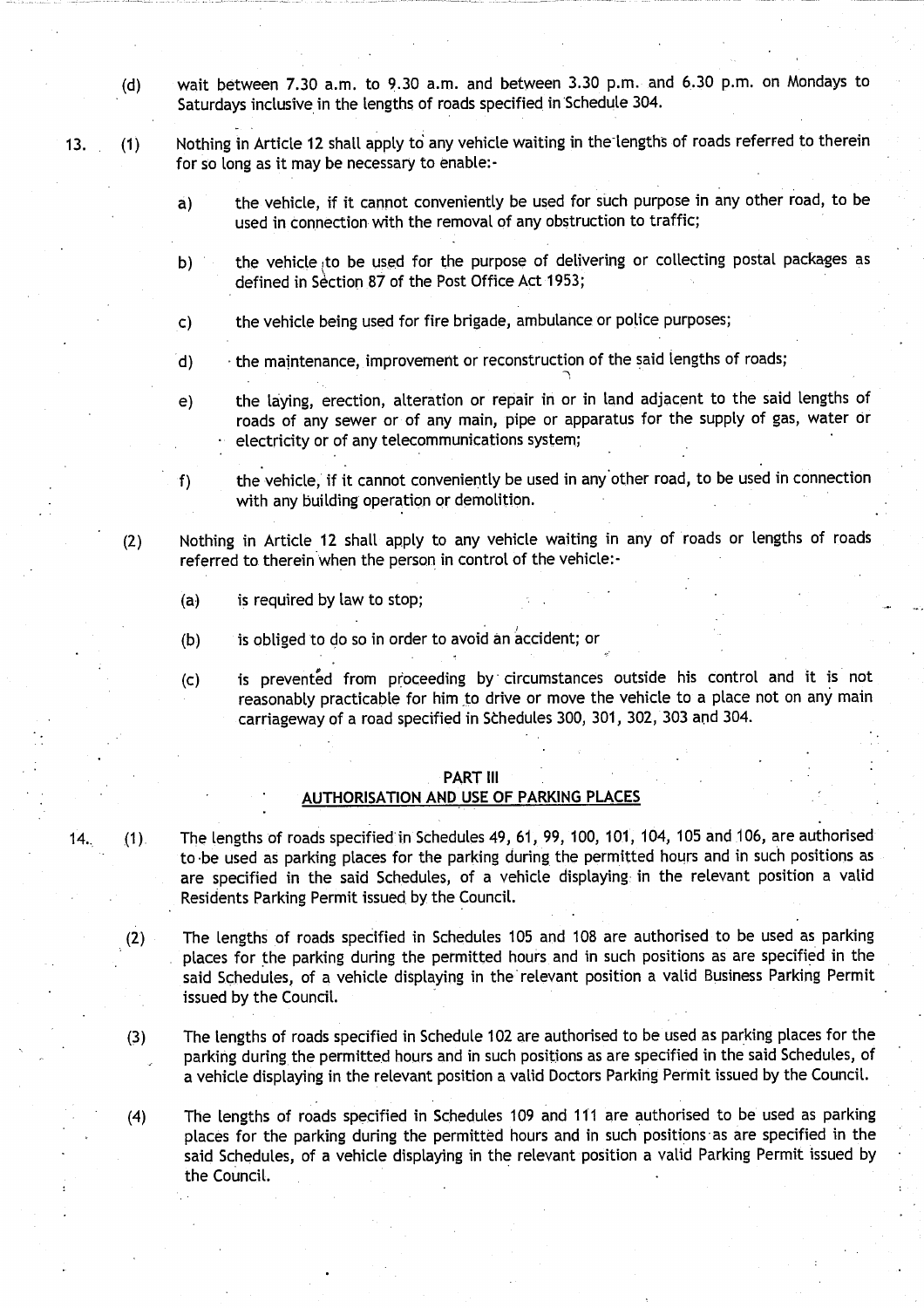- **(5) Nothing in paragraphs** (**1), (2), (3) and** (**4) of this Article shall restrict the power of the Council to close a parking place .**
- 15. Where in the Schedules a parking place is described as available for vehicles of a specific class or in a specified position, the driver of a vehicle shall not permit it to wait in the parking place unless it:-
	- **(a) is of the specified class; or as the case may be -**
	- **(b) is in the specified position;**
	- (c) displays a valid parking permit issued by the Council.
- **16. A driver of a vehicle shall not use a parking place:-**
	- **(a) so as to unreasonably prevent access to any premises adjoining the road, or the use of the road by any other person**, **or so as to be a nuisance ;**
	- **(b) when a Police Constable in uniform, Traffic Warden or a parking attendant or a person authorised by the Council has closed the parking place .**
- 17. The driver **of a motor vehicle using a parking place shall stop the engine as soon as the vehicle is in position** i**n the parking place and shall not start the engine except when about to change the position of the vehicle in, or to depart from, that parking place .**
- **18 . No person shall use a vehicle whilst it is** in a **parking place in connection with the sale of any article to persons in or near the parking place**, **or in connection with the selling or offering-for hire of his skill or services.**
- 19. When a vehicle is left in a parking place in contravention of the provisions of Articles 15(b), a Police **Constable in uniform, Traffic Warden or a parking attendant or a person authorised by the Council . to do so may alter or cause to be altered the position of the vehicle so that its position shall comply with that provision.**
- **20. Any person altering the position of a vehicle by virtue of Article 19 may do so in such manner as he thinks . necessa**ry**.**
- **<sup>21</sup> . A Police Constable in uniform, Traffic Warden or a parking attendant or a person authorised by the** Council to do so may, in case of emergency, or in contravention of Article 16, remove or cause to be **removed to any place he thinks fit any vehicle left in a parking place.**
- **22. Any person removing or causing to be removed a vehicle from a parking place in accordance with Article 21 shall provide for the safe custody of the vehicle .**

#### **PART IV PERMITS**

**23 . (1) Any resident or doctor** , **who is the owner of a vehicle of the following class, that is to say a passenger vehicle, a goods vehicle, a invalid carriage or a motorcycle may apply to the Council or an authorised agent for a permit for the parking of that vehicle in a parking place specified in paragraph** (**5) of this Article and any such application shall be made on a form issued by and** obtainable **from the Council or authorised agent and shall include the particulars and information required by such form to be supplied .**

**(2) The Council or authorised agent may at any time require an applicant for a permit or a permit**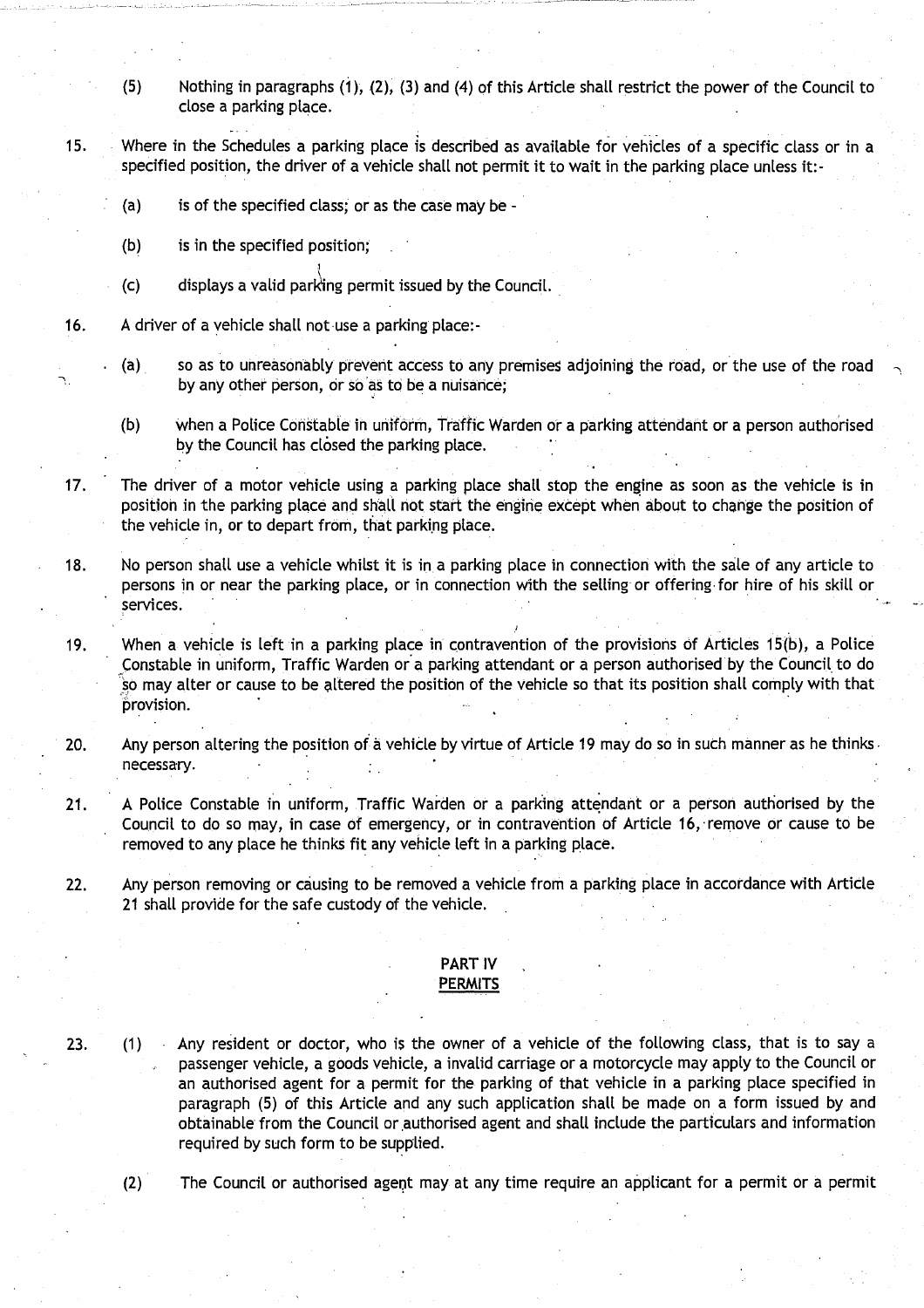**holder to produce to an officer of the Council or authorised agent such evidence in respect of an application for a permit as they may reasonably require to verify the particulars or information** given to them or to verify that the permit is valid.

- **(3) The Council or authorised agent upon being satisfied that the** applicant is:-
	- (a) **a resident who is the owner of a vehicle of the class specified in paragraph** (**1) of** this **Article, shall issue to the applicant a Residents Parking Permit for the leaving during the permitted hours in a parking place of the vehicle to which such permit relates, by the owner or by any person using such vehicle with the consent of the owner (other than a** person to whom such vehicle has been let for hire and reward)**;**<br>
	- **(b) a. Doctor**, **who is the owner of a vehicle of the class specified in paragraph** (**1) of** this **Article, shalt issue to the applicant 1 Doctors Parking Permit for the leaving at any time in the Doctors Parking Place specified thereon such vehicles as they are satisfied are used by fully registered persons who are liable to be called of**, **necessity to emergencies away from the surge**ry **or consulting room shown on the application to the extent that the need for special parking arrangements is justified and to whom no suitable alternative parking facility is available within a reasonable distance .**
- (**4) A resident shall. not be entitled to be in possession of more than one permit at any one occasion .**
- **(5) (a) a Residents Parking Permit shall only be a-valid for use in a parking place specified in Schedules 49, 61, 99** , **100, 101, 104**, **105, 106, 109 and'111 ;**
	- **(b) a Doctors Parking Permit shall only be valid for use in a parking place specified in** Schedule 102.
- **24. Notwithstanding the provisions contained in Article 23, the Council may also grant permits to such other persons as** they may think fit .
- 25. (1) A permit holder (whether of a Residents or Doctors Parking Permit), may surrender such permit **to the Council** or **authorised agent at any time and shall surrender such permit to the Council or authorised agent on the occurrence of any one of the events set out in paragraph** (**3) of this** Article.
	- **(2)** The **Council**, **or authorised agent may**, **by notice in writing served on the permit holder at the address shown by that person on the application**. **for the permit or at any other address believed to be that person**'**s residence**, **withdraw a permit if it appears to the Council or authorised agent** that any one of the events set out in paragraph (3) of this Article has occurred and the permit **holder shall surrender the permit to the Council or authorised agent within 48 hours of the** receipt of the aforementioned notice.
	- (3) The events referred to in the foregoing provisions of this Article are:-
		- **(a) the permit holder ceasing to be a resident ;**
		- (b) the permit holder **ceasing to** be the owner of the vehicle in respect of which the permit **was issued ;**
		- **(c) the vehicle in respect of which such permit was issued being adapted or used in such a** manner that it is not a vehicle of the class specified in Article  $23(1)$ ;
		- (d) the issue of a duplicate permit by the Council under the provisions of Article 28;
		- (e) the expiry of the period for which the permit was issued;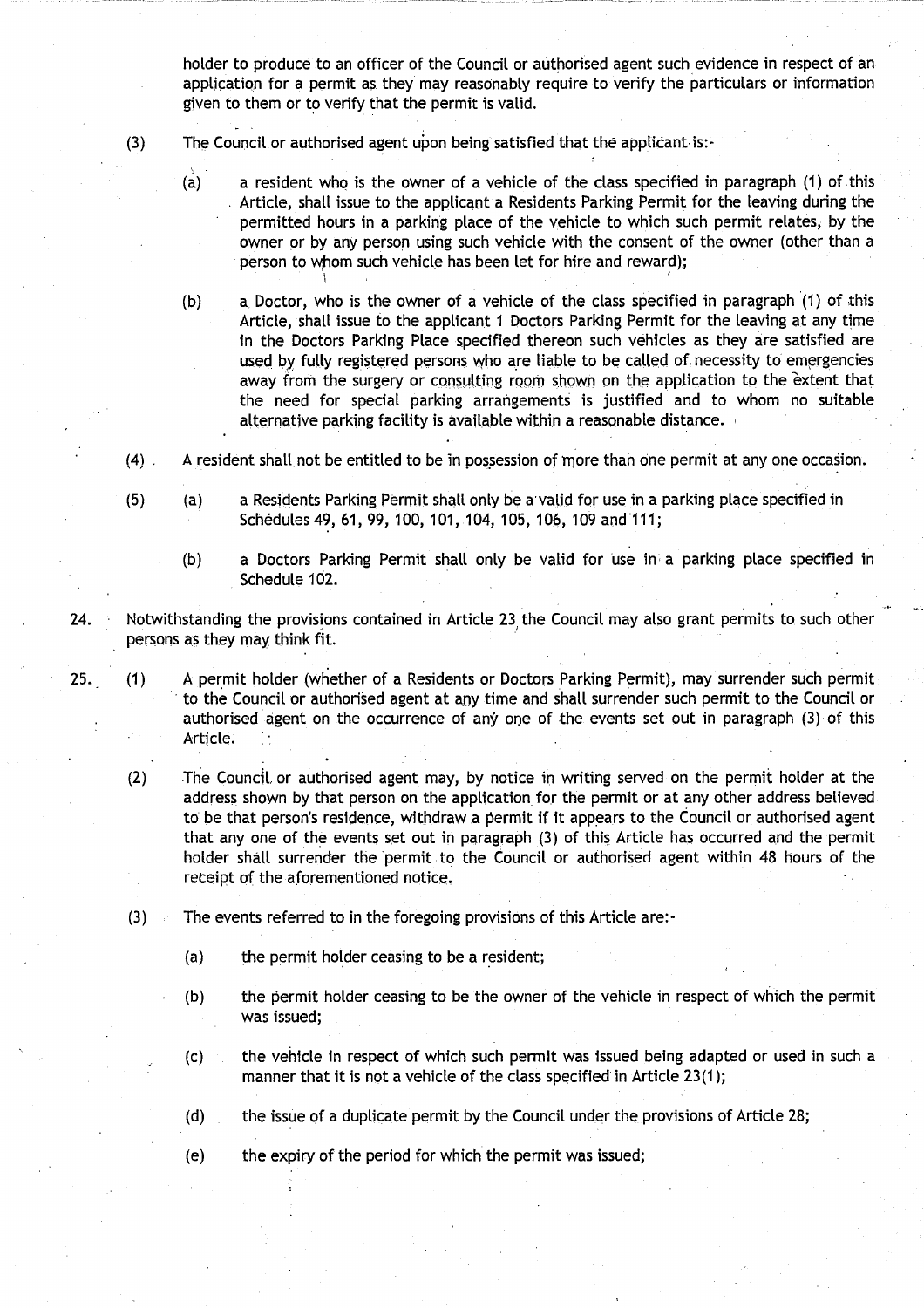- **(f) where a permit is issued to any person upon receipt of a cheque and the cheque is subsequently dishonoured, the permit shalt cease to be of any effect ;**
- **(g) \_ in the case of a fully registered person holding a Doctor's Parking Permit :-**
	- **(i) the vehicle or any vehicle in respect of which the permit was issued ceasing to be used by a fully registered person who is liable to be called of necessity to emergencies away from the surge**ry **or consulting room shown on the application for the permit to the extent that the need for special parking arrangements is justified ;**
	- (ii) the revocation of the designation of the parking place in respect of which the **permit was issued .**
- 26. Without prejudice to the provisions of Article 25, a permit shall cease to be valid at the expiration of the **period specified thereon :-**
	- **(a) which period**, **in the case of a Residents or Doctors Permit, shall not exceed a period of twentythree months from the end of the month during which it first became valid ;**

**or on the occurrence of any one of the events set out in paragraph** (3) of Articl<sup>e</sup> 25, whichever is the **earlier.**

- **27. (**<sup>1</sup> **) A holder of a Doctors Parking Permit, may at any time apply to the Council or authorised agent** for a permit issued to him to be amended so as to relate to any other vehicle, being a vehicle **which is used by a fully registered person who are liable to be called of necessity to emergencies** away **from the surge**ry **or consulting room shown on the application to the extent that the need** for special parking arrangements can be justified.
	- **(2) Upon receipt of an application pursuant to paragraph** ( **1) of this Article and of the relevant permit, the Council or authorised agent may amend the permit accordingly, or to such extent as they think fit, or at their discretion issue a revised permit, and if a revised permit is so issued, the permit shall become invalid and shall be surrendered to the Council .**

**28. (1) If a permit is accidentally mutilated or defaced or the figures or particulars thereon have become illegible or the colour of the permit has become altered** by-fading **or otherwise**, **the permit holder** shall surrender it to the Council or authorised agent and apply to the Council or authorised agent **for the issue to him of a duplicate permit, whereupon Council or authorised agent, shall issue a duplicate permit so marked and upon such issue** the **o**ri**ginal permit shall become invalid .**

- **(2) If a permit is lost or destroyed**, **the permit holder may apply to the Council or authorised agent for the issue to him of a duplicate permit and the Council or authorised agent upon being satisfied as to such loss or destruction** , **shalt issue a duplicate** permit **so marked and upon such issue the permit shall become invalid.**
- **(3) All the provisions of this Order shall apply to a duplicate permit to the same extent as they applied to the original permit .**
- **29. A permit shall be in writing and shall include the following particulars:-**
	- (a) the registration mark of the vehicle in respect of which the permit has been issued;
	- **(b) the period during which, subject to the provisions of Article 25, the permit shall remain valid ;**
	- **(c) an authentication that the permit has been issued by the Council ;**
	- **(d) a code indicating the parking area for which the permit is valid ..**

Ņ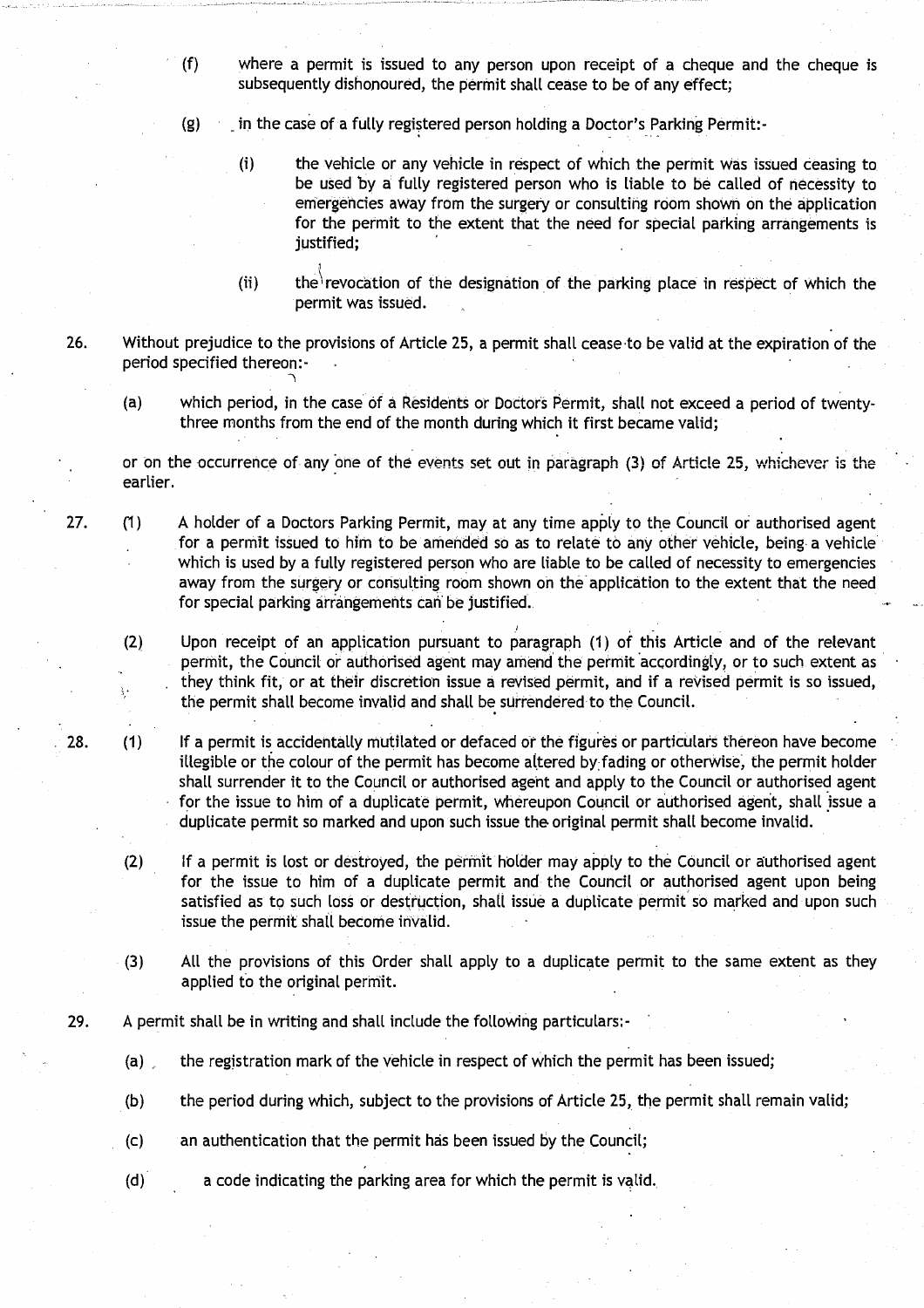- **30. At all times during which a vehicle**, **is left in a parking place specified in Schedules 49 or 99 during the permitted hours, there shall be displayed in the relevant position a permit issued in respect of that** vehicle valid **for** parking place.
- 31 . When a permit has been displayed in accordance with the provisions of Article 30, or where a penalty charge notice has been attached to the vehicle in accordance with Article 33(2), no person other than a Police Constable in uniform, Traffic Warden or a parking attendant shall remove such permit or notice from the vehicle **unless authorised** to do so by the driver of that vehicle .
- <sup>32</sup> . Notwithstanding the foregping provisions of this Order, the Council may at its discretion issue a **discretiona**ry **Notice allowing a specific vehicle to wait in** a **road or a parking place during the hours of** operation of any restriction or prohibition to the contrary.

## PART V **CONTRAVENTION OF ORDER**

- 33. (1) If a vehicle is left in a parking place during the permitted hours or in any road or length of road in contravention of any provision of this Order, a penalty charge shall be payable and/or the vehicle may be removed from that location .
	- (2) A separate penalty shall become chargeable in respect of each new calendar date.
	- **(3) In the case of a vehicle in respect of which a penalty charge is payable, a penalty charge notice** showing the information required by section 66(3) of the Road Traffic Act 1991 may then be issued by a parking attendant in uniform in accordance with section 66(1) of the said Act .
	- **(4) If a vehicle is left after a penalty charge has been incurred** ,, **a parking attendant in uniform or a person acting under his direction may attach to the vehicle an immobilisation device and a** notice in accordance with the requirements of section 69(1) and (2) of the Road Traffic Act 1991 and that vehicle shall only be released from the device on payment of the penalty charge, or as the case may be a reduced penalty charge, along with such release fee as may be required by the Council.
	- (5) Where a parking attendant has removed or caused to be removed a vehicle in accordance with **paragraph** (1) of this Article:-
		- (a) he shall provide for the safe custody of the vehicle;
		- **(b)** the Council shall be entitled to recover from the person responsible such charges in respect of the removal, storage and disposal of the vehicle as it might prescribe from **time to time ;**
		- (c) the provisions of the Road Traffic Regulation Act 1984 as amended, shall apply to the disposal of any such vehicle removed by or on behalf of the Council pursuant to this Article.

Nothing in paragraphs (4) and (5) of this Article shall apply in respect of a vehicle displaying in the relevant position a valid disabled person's badge issued by any local authority .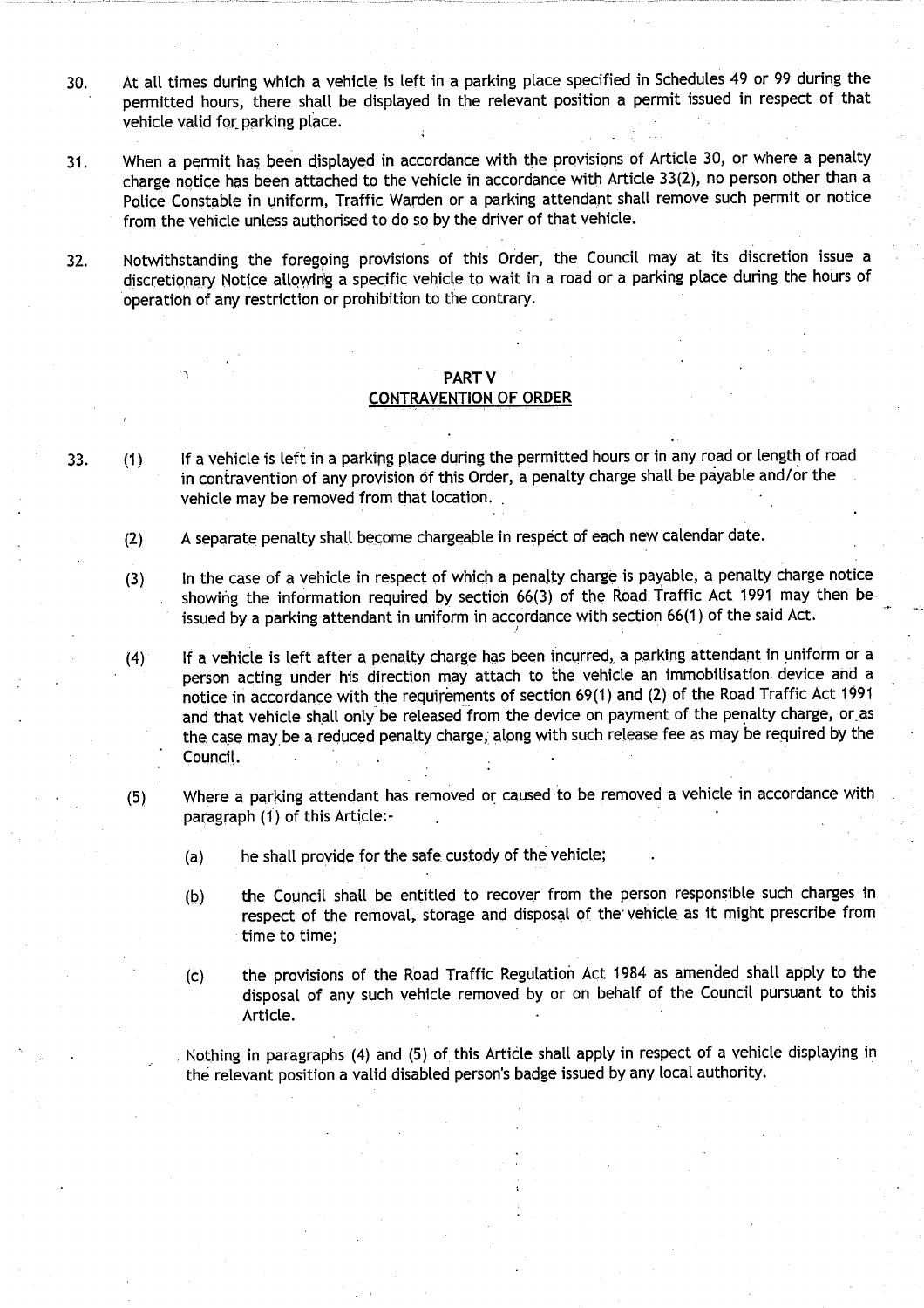## PART VI **REVOCATION AND SUSPENSIONS**

- 34. Item 55 of Schedule 2 to The Borough of Reading (Town Centre Zone G)(Special Parking Area) Waiting Restrictions and Parking Places) Revision No. 1 Order 2003 shall be revoked and the specified items contained within the following Orders shall be suspended :
	- 1. The Borough of Reading (Town Centre Zone G)(Special Parking Area) Waiting Restrictions and Parking Places) Revision No. 1 Order 2003

#### Schedule 4

| 132 <sub>1</sub> | Blakes Cottages, north side |  | Schedule 25 |                              |
|------------------|-----------------------------|--|-------------|------------------------------|
|                  |                             |  | 301         | Stanshawe Road, south side   |
| Schedule 12      |                             |  | 302         | Blakes Cottages, north side  |
| 264              | Blagrave Street, west side  |  | 303         | Sackville Street, south side |
| 265              | Valpy Street, north side    |  | 304         | Vachel Road, north side      |
| Schedule 13      |                             |  | Schedule 50 |                              |
| 284              | Vachel Road, west side      |  | - 307       | Valpy Street, north side     |
| 285              | Valpy Street, south side    |  |             |                              |
|                  |                             |  | Schedule 99 |                              |
| Schedule 23      |                             |  | 328         | Blakes Cottages, north side  |
| 299              | Vachel Road, west side      |  |             |                              |
| 300              | Vachel Road, west side      |  |             |                              |

<sup>1</sup> . The Borough of Reading (Friar Street Area) (Waiting Restrictions) Traffic Regulation Order 2004

Schedule 2 10 Blagrave Street, west side

THE COMMON SEAL of the READING BOROUGH COUNCIL was hereunto affixed this  $25^{16}$  day of February 2004 in the presence of:-

| Minute     | <b>Min 26</b> |    |
|------------|---------------|----|
|            | Cab. 1.12.03  |    |
| Originator | PB            |    |
| Seal No.   | 2004          |    |
| Checked    |               | eN |

Authorised Signatory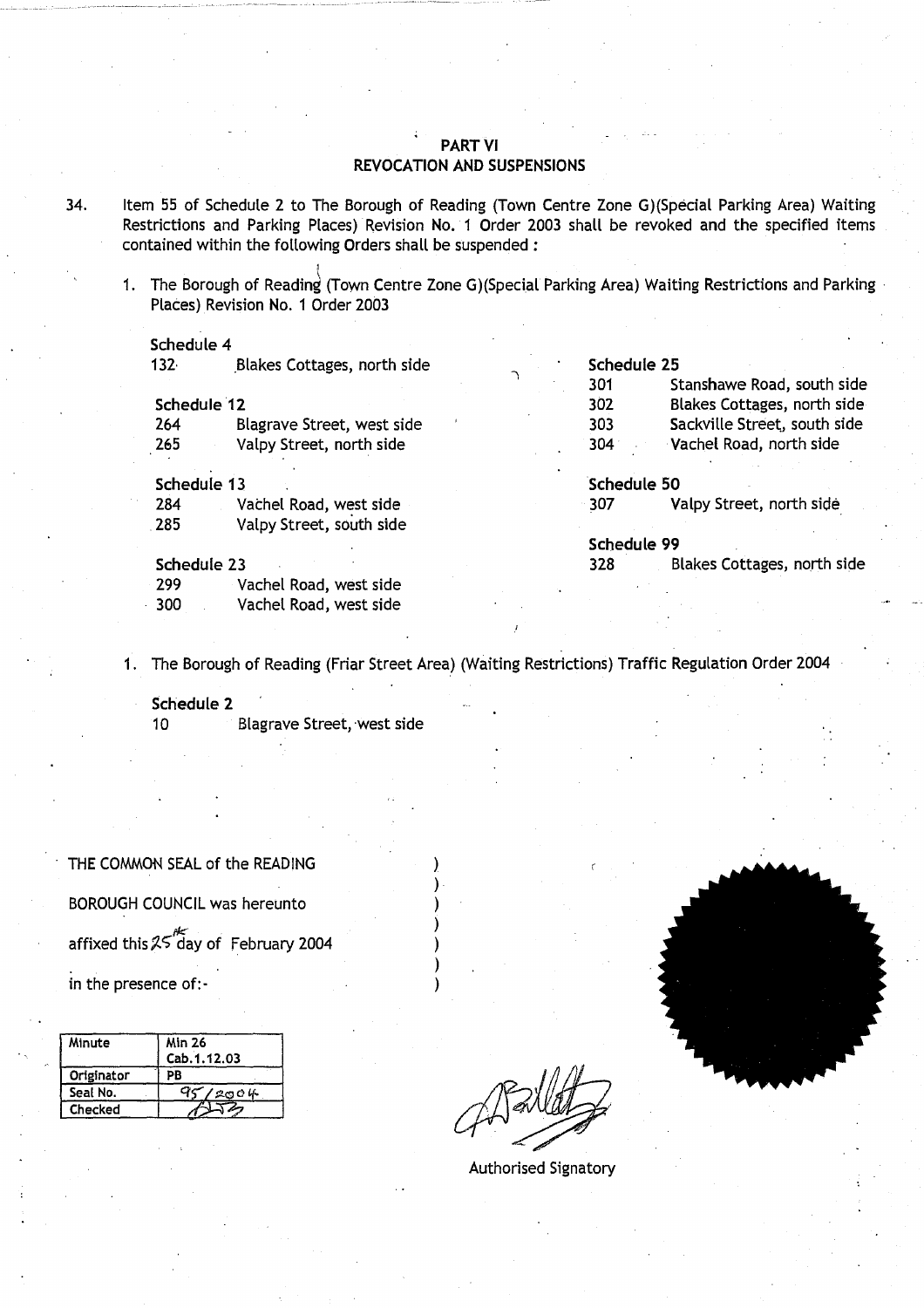# **LIST OF SCHEDULES**

| $\mathbf{2}$    | No Waiting At Any Time and Peak Hour Loading Ban 7.30am to 9.30am and 4.00pm to 6.00pm                                                                       |
|-----------------|--------------------------------------------------------------------------------------------------------------------------------------------------------------|
| 4               | No Waiting At Any Time                                                                                                                                       |
| 12 <sub>2</sub> | No Waiting At Any Time Except Motor Cycles                                                                                                                   |
| 13              | No Waiting Mon to Sat 7.00am to 6.00pm                                                                                                                       |
| 49              | Shared Use - Residents' Permit Holders Only (Monday to Sunday, 24 hrs) or<br>2 hrs Limited Waiting No return Within 2 hrs, Monday to Friday 9.00am to 5.30pm |
| 50              | Waiting Limited to 1 Hour, return prohibited within 1 hr, Mon to Sat 8.00am to 6.30pm                                                                        |
| 99.             | Residents' Permit Holders Only (Monday to Sunday - 24 hrs)                                                                                                   |
| 499             | Address for the issue of Residents and Business Parking Permits                                                                                              |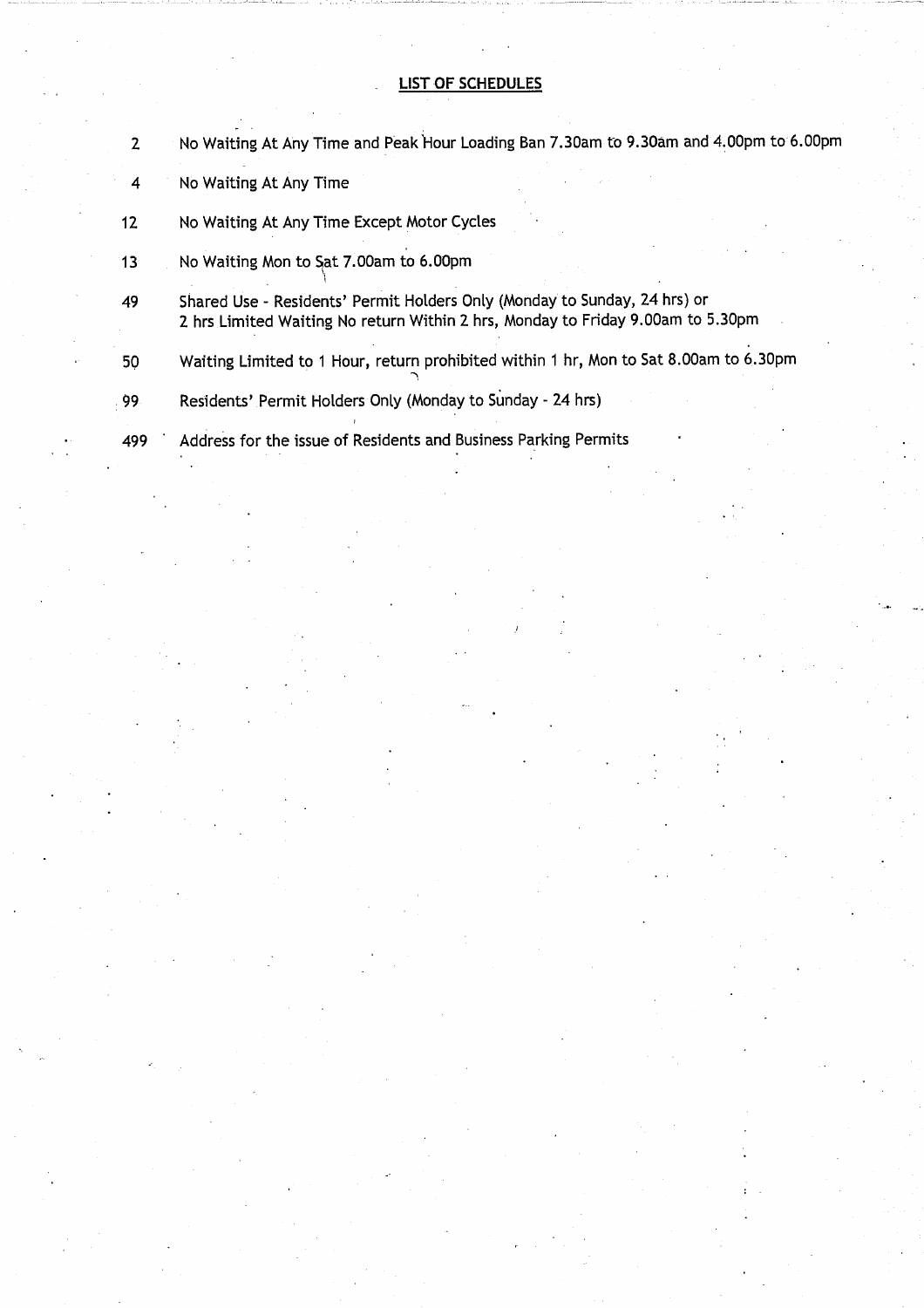# **SCHEDULE 2**

# **No Waiting** At Any Time **and Peak Hour Loading Ban 7**. **30am to 9**. **30am and 4.00pm to 6.00pm**

#### **Blagrave Street**, **West Side** 1.

From a point 13 metres north of its junction with Friar Street to a point 73 metres north of that junction.

## SCHEDULE 4

# **No Waiting** At Any Time

# **2. Sackville Street**, **South Side** From its junction'with Greyfriars Road to a point 12 metres west of that junction .

#### **<sup>3</sup> .** SackV!tle% **Street**, **South Side** From a point 26 metres west of its junction with Greyfriars Road to a point 27 metres west of that junction.

#### 4. vaipy Stree**t, North Side** From a point 29 metres **east** of its junction with Btagrave Street to a point 36 metres east of that junction.

## **SCHEDULE 12**

**No Waiting** At Any Time **Except Motor** Cycles

**5. Blagrave Street**, **West Side** From a point 42 metres south of its junction with Forbury. Road to a point 73 metres north of its junction with Friar Street.

## **SCHEDULE 1 3**

#### **No Waiting** Monday to **Saturday**, **7.00am to 6.00pm**

<sup>6</sup> . Valpy Street, **South Side**

From a point 43 metres east of its junction with Blagrave Street to a point 49 metres east of that junction.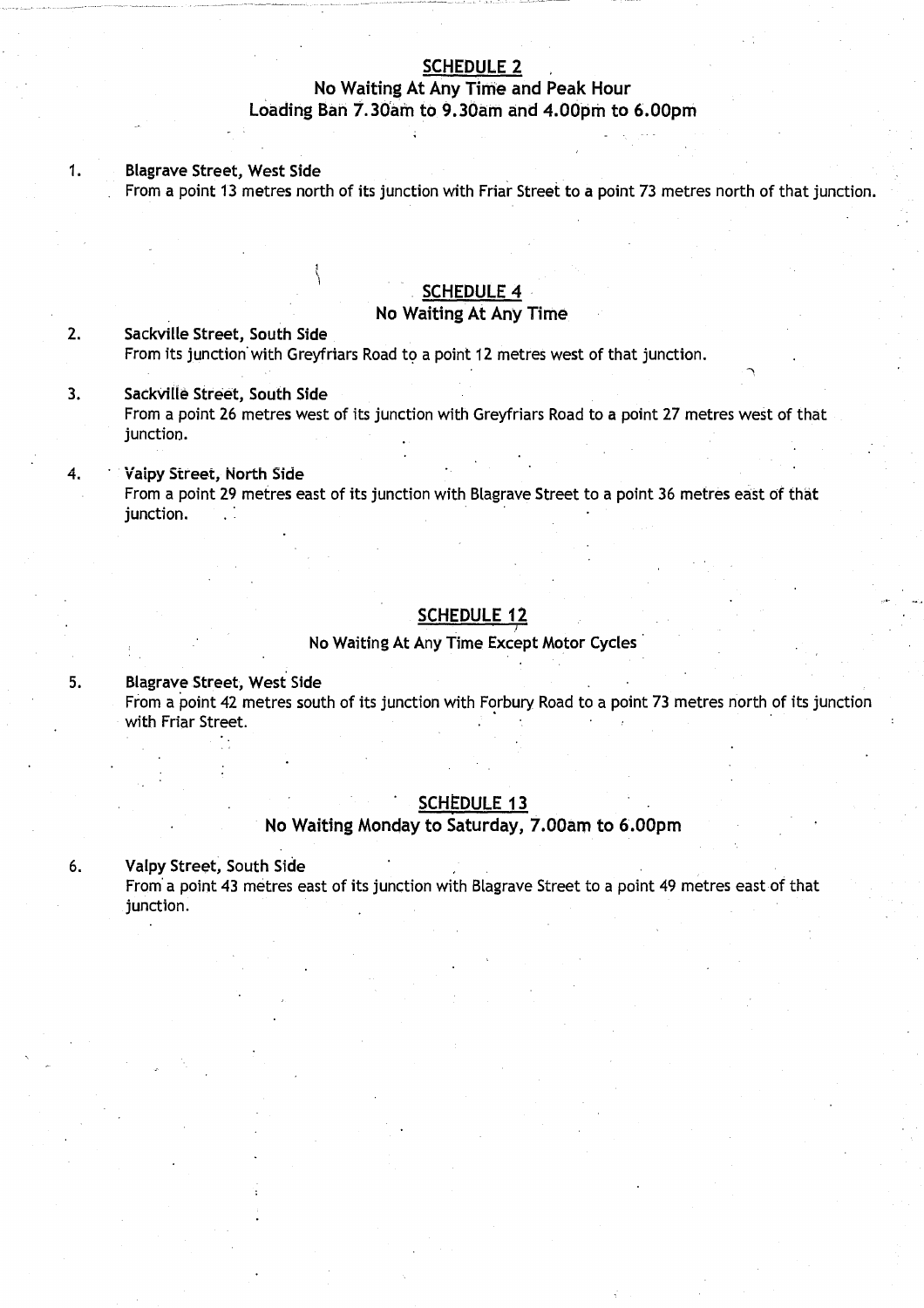# SCHEDULE 49

#### **Shared Use**

#### (A) Residents' **Permit Holders** Only - (Monday to Sunday, 24 Hours) OR ÷.

(B) 2 Hours Limited Waiting **No Return** Within 2 Hours, Monday to Frida y 9.OOam to 5 .30pm

#### 7. Sackville Street, **South Side**

From a point 70 metres north-west of its junction with Greyfriars Road to a point 85 metres west of that junction.

# **8. Stanshawe Road**, **South Side**

From a .point 46 metres west of its junction with Greyfriars Road to a point 74 metres west of that junction.

# <sup>9</sup> . Vachel **Road**, North Side

From a point 14 metres west of its junction with Greyfriars Road to a point 62 metres west of that junction.

#### **10. Blakes Cottages**, North Side From a point 68 metres east of its junction with the west side to a point 8 metres west of its junction with the east side.

## SCHEDULE 50

# Waiting Limited **to 1 Hour** , **Return**\_ Prohibited Within **1 Hour,** Monday to Saturday**, 8 .00am to 6 .30pm**

#### <sup>11</sup> . Valpy Street, North Side

From a point 36 metres east of its junction with Blagrave Street to a point 61 metres east of that junction.

#### 12. Valpy Street, North Side

From a point 75 metres east of its junction with Blagrave Street to a point 16 metres west of its junction with Forbury Road.

#### 13. Valpy Street, **South Side**

From a point 34 metres east of its junction with Blagrave Street to a point 43 metres east of that junction.

#### 14. Valpy Street, **South Side**

From a point 49 metres east of its junction with Blagrave Street to a point 58 metres east of that junction.

#### **SCHEDULE 99**

# **Residents**' Permit Holders Only (Monday to Sunday - 24 Hours)

#### <sup>15</sup> . Sackville Street, **South Side**

From a point 12 metres west of its junction with Greyfriars Road to a point 26 metres west of that junction.

#### **<sup>16</sup> . Blakes Cottages**, North Side

From its junction with the west side to a point 68 metres east of that side.